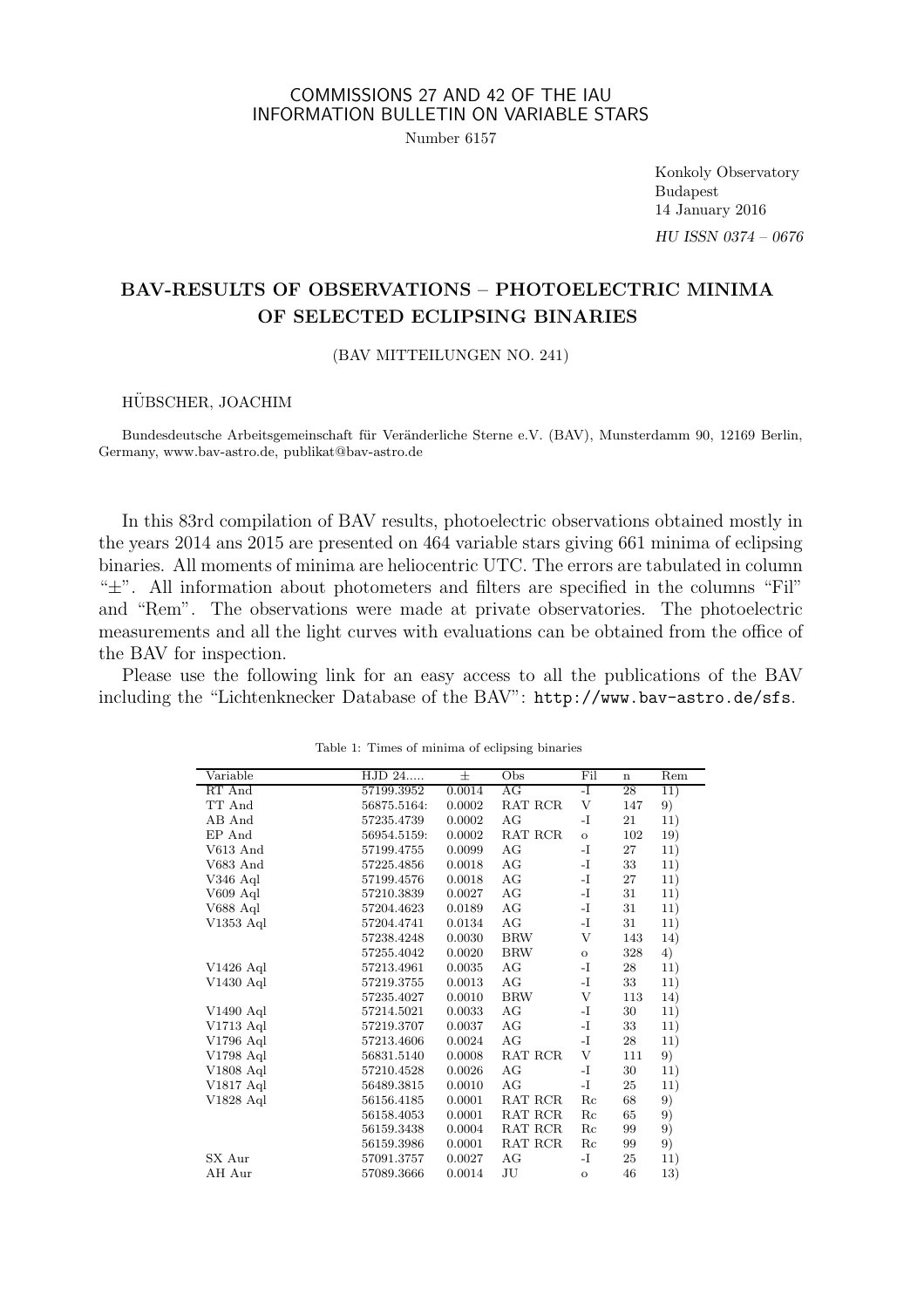|                      |                          | Table 1: cont.   |                                           |                             |          |            |
|----------------------|--------------------------|------------------|-------------------------------------------|-----------------------------|----------|------------|
| Variable             | HJD 24                   | 士                | Obs                                       | Fil                         | $\bf n$  | Rem        |
| HL Aur               | 57080.3597               | 0.0015           | AG                                        | -I                          | 34       | 11)        |
| IM Aur               | 57091.3681               | 0.0126           | AG                                        | $\mathbf{-I}$               | 23       | 11)        |
| IY Aur               | $57101.3876\,$           | 0.0130           | AG                                        | -I                          | 19       | 11)        |
| KO Aur               | 57080.2537               | 0.0014           | AG                                        | -I                          | 58       | 11)        |
| KU Aur<br>SS Boo     | 56729.3445               | 0.0001           | RAT RCR                                   | V                           | 88       | 9)         |
| UW Boo               | 57106.5296               | 0.0193           | AG<br>AG                                  | -I<br>-I                    | 35<br>43 | 11)<br>11) |
| VW Boo               | 57100.6189<br>57154.4514 | 0.0020<br>0.0027 | AG                                        | -I                          | 33       | 11)        |
| AC Boo               | 57094.4834               | 0.0001           | SCI                                       | $\rm{O}$                    | 77       | 13)        |
|                      | 57094.6595               | 0.0001           | SCI                                       | $\rm{O}$                    | 79       | 13)        |
|                      | 57123.3778               | 0.0004           | KBL                                       | $\rm{O}$                    | 63       | 20)        |
|                      | 57154.3991               | 0.0001           | SCI                                       | $\rm{O}$                    | 118      | 13)        |
|                      | 57154.5764               | 0.0001           | SCI                                       | $\rm{O}$                    | 142      | 13)        |
| BG Boo               | 56794.4743               | 0.0040           | $\rm MZ$                                  | -I                          | 100      | 14)        |
| CK Boo               | 57154.4411               | 0.0034           | AG                                        | -I                          | 27       | 11)        |
| CV Boo               | 57153.5197               | 0.0013           | AG                                        | -I                          | 32       | 11)        |
| DU Boo               | 57100.5466               | 0.0066           | AG                                        | -I                          | 44       | 11)        |
| EF Boo               | 57150.5063               | 0.0019           | AG                                        | $\mathbf{I}$ –              | 32       | 11)        |
|                      | 57151.3475               | 0.0011           | AG                                        | -I                          | 30       | 11)        |
| EL Boo               | 57153.4495<br>57154.4535 | 0.0022<br>0.0052 | AG<br>AG                                  | -I<br>-I                    | 32<br>32 | 11)<br>11) |
| FP Boo               | 57097.4591               | 0.0031           | AG                                        | -I                          | 41       | 11)        |
| GK Boo               | 57106.3962               | 0.0011           | AG                                        | -I                          | 37       | 11)        |
|                      | 57106.6339               | 0.0011           | AG                                        | -I                          | 37       | 11)        |
| GT Boo               | 57106.5123               | 0.0082           | AG                                        | -I                          | 35       | 11)        |
|                      | 57130.4088               | 0.0004           | MS FR                                     | $\mathbf{o}$                | 34       | 17)        |
| GV Boo               | 57119.4489               | 0.0005           | MS FR                                     | $\mathbf O$                 | 79       | 17)        |
| HH Boo               | 57100.4486               | 0.0037           | AG                                        | -I                          | 43       | 11)        |
|                      | 57100.6044               | 0.0009           | AG                                        | -1                          | 43       | 11)        |
| IO Boo               | 56767.4440               | 0.0010           | $\operatorname{RAT}$ $\operatorname{RCR}$ | V                           | 85       | 9)         |
| LM Boo               | 57134.4358               | 0.0002           | MS FR                                     | $\mathbf{o}$                | 102      | 17)        |
| MN Boo               | 57150.4088               | 0.0073<br>0.0023 | AG<br>AG                                  | -I<br>-I                    | 33<br>32 | 11)        |
| MV Boo               | 57153.5070<br>57106.4512 | 0.0092           | AG                                        | -I                          | 37       | 11)<br>11) |
| NX Boo               | 57066.8874               | 0.0009           | MS FR                                     | V                           | 23       | 7)         |
|                      | 57121.3842               | 0.0003           | MS FR                                     | $\mathbf{o}$                | 62       | 17)        |
| PT Boo               | 57097.5519               | 0.0072           | AG                                        | $\mathbf{-I}$               | 41       | 11)        |
|                      | 57100.4525               | 0.0032           | AG                                        | -I                          | 38       | 11)        |
| PU Boo               | 57097.5704               | 0.0058           | AG                                        | -I                          | 39       | 11)        |
|                      | 57100.4627               | 0.0115           | AG                                        | -I                          | 38       | 11)        |
| PY Boo               | 57123.4254               | 0.0001           | MS FR                                     | $\mathbf{o}$                | 105      | 17)        |
| PZ Boo               | 57100.4767               | 0.0015           | AG                                        | -I                          | 38       | 11)        |
| QQ Boo               | 57097.3737               | 0.0025           | AG<br>AG                                  | -I<br>-I                    | 43       | 11)        |
|                      | 57097.5146<br>57100.4154 | 0.0008<br>0.0007 | AG                                        | -I                          | 43<br>38 | 11)<br>11) |
|                      | 57100.5551               | 0.0007           | AG                                        | $\mathbf I$                 | 38       | 11)        |
| QT Boo               | 57100.3887               | 0.0022           | AG                                        | $\mathbf{I}$                | 38       | 11)        |
|                      | 57100.5357               | 0.0042           | AG                                        | $\mathbf I$                 | 38       | 11)        |
| QW Boo               | 57097.5074               | 0.0007           | AG                                        | $\mathbf{I}$                | 39       | 11)        |
|                      | 57100.4545               | 0.0502           | $\rm{AG}$                                 | $\mathbf I$                 | 38       | 11)        |
|                      | 57100.5601               | 0.0011           | AG                                        | $\mathbf I$                 | 38       | 11)        |
| QX Boo               | 57097.4918               | 0.0008           | AG                                        | -I                          | 37       | 11)        |
| QY Boo               | 57097.4593               | 0.0040           | AG                                        | -1                          | 30       | 11)        |
| V339 Boo             | 57100.5345               | 0.0043           | AG<br>AG                                  | -I<br>$\mathbf I$           | 38       | 11)        |
|                      | 57097.5477<br>57100.4634 | 0.0022<br>0.0164 | $\rm{AG}$                                 | $\mathbf I$                 | 39<br>38 | 11)<br>11) |
|                      | 57100.6280               | 0.0021           | AG                                        | $\mathbf{I}$                | 38       | 11)        |
| SV Cam               | 57080.4040               | 0.0008           | AG                                        | -1                          | 55       | 11)        |
| AL Cam               | $57091.3401\,$           | 0.0089           | AG                                        | -I                          | 50       | 11)        |
| AW Cam               | 57080.2994               | 0.0010           | AG                                        | $\mathbf I$                 | 37       | 11)        |
| AZ Cam               | 57090.4130               | 0.0069           | AG                                        | -1                          | 46       | 11)        |
| FN Cam               | 57091.5770               | 0.0068           | AG                                        | $\mathbf{-I}$               | 50       | 11)        |
| NR Cam               | 57091.2973               | 0.0016           | AG                                        | $\mathbf I$                 | 59       | 11)        |
|                      | 57091.4242               | 0.0017           | AG                                        | -I                          | 59       | 11)        |
|                      | 57091.5539               | 0.0042           | AG                                        | -1                          | 59       | 11)        |
|                      | 57091.6789               | 0.0005           | AG                                        | $\mathbf I$                 | 59       | 11)        |
| NU Cam<br>$V455$ Cam | 57090.4514               | 0.0033           | AG<br>AG                                  | $\mathbf I$<br>$\mathbf{I}$ | 42<br>37 | 11)        |
| V474 Cam             | 57080.3605<br>57100.3213 | 0.0015<br>0.0007 | $\rm{AG}$                                 | $\mathbf{-I}$               | 30       | 11)<br>11) |
|                      | 57100.4832               | 0.0010           | $\rm{AG}$                                 | -1                          | 30       | 11)        |
| $\rm V503~Cam$       | 56744.5876               | 0.0002           | $\operatorname{RAT}$ $\operatorname{RCR}$ | V                           | 258      | 9)         |
|                      |                          |                  |                                           |                             |          |            |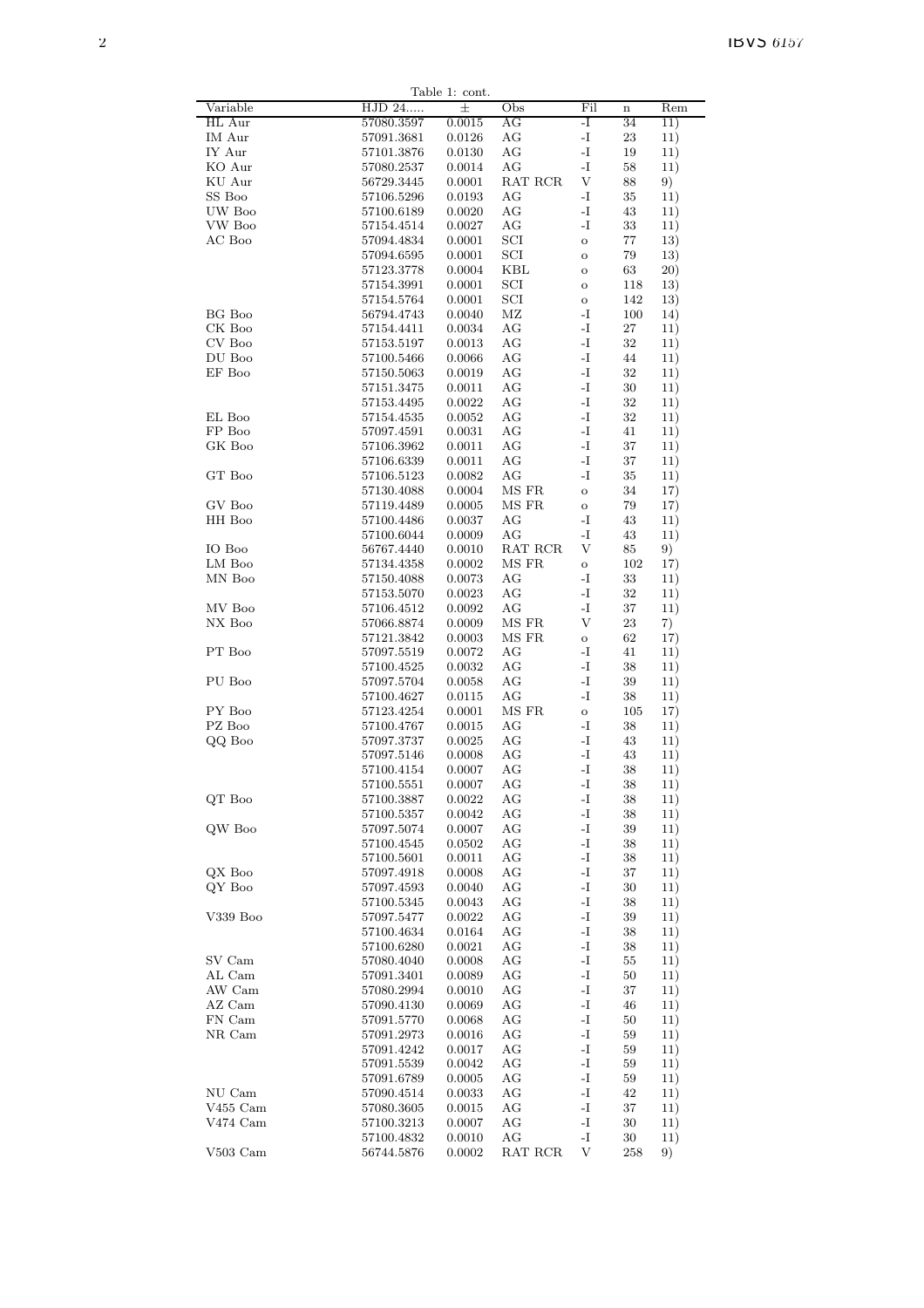|                  |                          | Table 1: cont.   |                      |                     |          |            |
|------------------|--------------------------|------------------|----------------------|---------------------|----------|------------|
| Variable         | HJD 24                   | 士                | Obs                  | Fil                 | $\bf n$  | Rem        |
| V514 Cam         | 57091.4485               | 0.0028           | AG                   | -I                  | 50       | 11)        |
|                  | 57091.6305               | 0.0031           | AG                   | -I                  | 50       | 11)        |
| TX Cnc           | 57091.3846               | 0.0001           | SCI                  | $\circ$             | 169      | 13)        |
|                  | 57091.5748               | 0.0001           | SCI                  | $\rm{O}$            | 83       | 13)        |
| WW Cnc           | 56726.5642               | 0.0001           | RAT RCR              | V                   | 160      | 9)         |
| WY Cnc           | 57080.5528               | 0.0012           | AG                   | -I                  | 40       | 11)        |
| XZ Cnc           | 57097.3588               | 0.0039           | AG                   | -I                  | 31       | 11)        |
| AC Cnc           | 57093.3523               | 0.0006           | SCI                  | $\circ$             | 112      | 13)        |
|                  | 57093.4989               | 0.0006           | SCI                  | $\mathbf{o}$        | 46       | 13)        |
| ES Cnc           | 57089.4723               | 0.0010           | MS FR                | $\overline{O}$      | 60       | 8)         |
|                  | 57094.3326               | 0.0003           | SCI                  | $\mathbf{o}$        | 46       | 13)        |
| FF Cnc           | 57101.3821               | 0.0001           | $_{\rm FR}$<br>MS FR | -I                  | 66       | 11)        |
| HS Cnc<br>IM Cnc | 57089.5172               | 0.0017           | MS FR                | $\mathbf{o}$        | 60<br>62 | 8)         |
| KY Cnc           | 57089.4472<br>57090.4407 | 0.0007<br>0.0076 | AG                   | $\rm{O}$<br>-I      | 40       | 8)<br>11)  |
| RS CVn           | 57089.4340               | 0.0035           | $_{\rm FR}$          | $-I$                | 54       | 11)        |
|                  | 57101.4264               | 0.0065           | AG                   | $-I$                | 55       | 11)        |
| BO CVn           | 57100.3255               | 0.0008           | AG                   | $\mathbf{-I}$       | 45       | 11)        |
|                  | 57100.5843               | 0.0009           | AG                   | $-I$                | 45       | 11)        |
| DF CVn           | 57097.3441               | 0.0027           | AG                   | $-I$                | 37       | 11)        |
|                  | 57097.5076               | 0.0019           | AG                   | $-I$                | 37       | 11)        |
|                  | 57100.4500               | 0.0021           | AG                   | $-I$                | 45       | 11)        |
|                  | 57100.6104               | 0.0012           | AG                   | $-I$                | 45       | 11)        |
| DM CVn           | 57125.4302               | 0.0003           | MS FR                | $\circ$             | 61       | 17)        |
| GG CVn           | 57066.9750               | 0.0010           | MS FR                | V                   | 21       | 7)         |
|                  | 57122.3578               | 0.0005           | MS FR                | $\mathbf O$         | 45       | 17)        |
| CR CMa           | 57062.6965               | 0.0015           | MS FR                | V                   | 19       | 7)         |
|                  | 57112.9430               | 0.0002           | MS FR                | V                   | 27       | 6)         |
|                  | 57117.9359               | 0.0001           | MS FR                | V                   | 58       | 6)         |
| EE CMa           | 57096.9120               | 0.0005           | MS FR                | V                   | 69       | 6) 2)      |
|                  | 57104.9496               | 0.0015           | MS FR                | V                   | 83       | 6)         |
| AK CMi           | 57097.4264               | 0.0008           | AG                   | -I                  | 23       | 11)        |
| <b>BB</b> CMi    | 57101.3894               | 0.0010           | QU                   | V                   | 97       | 14) 1)     |
| AE Cas           | 57260.4082               | 0.0008           | JU                   | $\rm{O}$            | 65       | 13)        |
| AX Cas           | 57082.3695               | 0.0017           | JU                   | $\mathbf{o}$        | 60       | 13)        |
| IR Cas           | 57206.4098               | 0.0021           | AG                   | -I                  | 34       | 11)        |
|                  | 57207.4340               | 0.0057           | AG                   | -I                  | 26       | 11)        |
| V381 Cas         | 57238.4050               | 0.0022           | JU                   | $\mathbf{o}$        | 65       | 13)        |
| $V1107$ Cas      | 57082.3090               | 0.0007           | JU                   | $\mathbf O$         | 60       | 13)        |
| SU Cep           | 57179.5277               | 0.0013           | AG                   | $-I$                | 25       | 11)        |
| WY Cep           | 57151.3973               | 0.0016           | AG                   | $-I$                | 22       | 11)        |
| XX Cep           | 57219.4778               | 0.0199           | AG                   | $-I$                | 33       | 11)        |
| XY Cep           | 57250.4949               | 0.0040           | <b>BRW</b>           | $\mathbf{V}$        | 79       | 14)        |
| AH Cep           | 57206.5138               | 0.0073           | AG                   | -I                  | 34       | 11)        |
| NN Cep           | 57219.5030               | 0.0075           | AG                   | -I                  | 33       | 11)        |
|                  | 57220.5324               | 0.0057           | AG<br>AG             | -I<br>$\mathbf{-I}$ | 31<br>39 | 11)        |
| V397 Cep         | 57158.498<br>57206.5051  | 0.016<br>0.0104  | AG                   | $-I$                | 34       | 11)<br>11) |
|                  | 57207.4529               | 0.0100           | AG                   | $-I$                | 29       | 11)        |
| $V749$ Cep       | 57179.4336               | 0.0094           | AG                   | $\mathbf{-I}$       | 25       | 11)        |
| V833 Cep         | 57199.4490               | 0.0024           | AG                   | $\mathbf{-I}$       | 29       | 11)        |
| V885 Cep         | 56917.4967               | 0.0010           | RAT RCR              | V                   | 101      | 9)         |
| V887 Cep         | 56862.5068               | 0.0003           | RAT RCR              | V                   | 132      | 9)         |
| V888 Cep         | 56917.4627               | 0.0005           | RAT RCR              | V                   | 230      | 9)         |
| V895 Cep         | 57206.4745               | 0.0199           | AG                   | $-I$                | 34       | 11)        |
| $V919$ Cep       | 57205.4645               | 0.0096           | AG                   | $-I$                | 27       | 11)        |
| RW Com           | 57100.4088               | 0.0037           | AG                   | $-I$                | 43       | 11)        |
|                  | 57100.5252               | 0.0018           | AG                   | $-I$                | 43       | 11)        |
|                  | 57100.6445               | 0.0009           | AG                   | -I                  | 43       | 11)        |
| RZ Com           | 57100.3347               | 0.0041           | AG                   | $-I$                | 39       | 11)        |
|                  | 57100.5025               | 0.0010           | AG                   | $-I$                | 39       | 11)        |
| LO Com           | 57100.5046               | 0.0027           | AG                   | $-I$                | 43       | 11)        |
|                  | 57100.6435               | 0.0023           | AG                   | -I                  | 43       | 11)        |
| LP Com           | 57100.3837               | 0.0040           | AG                   | $-I$                | 42       | 11)        |
|                  | 57100.5442               | 0.0059           | AG                   | $-I$                | 42       | 11)        |
| LQ Com           | 57100.4660               | 0.0010           | AG                   | $-I$                | 42       | 11)        |
|                  | 57100.6413               | 0.0018           | AG                   | $-I$                | 42       | 11)        |
| MR Com           | 56712.4387               | 0.0002           | MS FR                | $\rm{O}$            | 55       | 17)        |
| RW CrB           | 57154.4596               | 0.0018           | AG                   | $\mathbf{-I}$       | 32       | 11)        |
| BR CrB           | 57106.4604               | 0.0066           | AG                   | -I                  | 36       | 11)        |
| WZ Cyg           | 57179.4825               | 0.0017           | AG                   | $\mathbf{-I}$       | 25       | 11)        |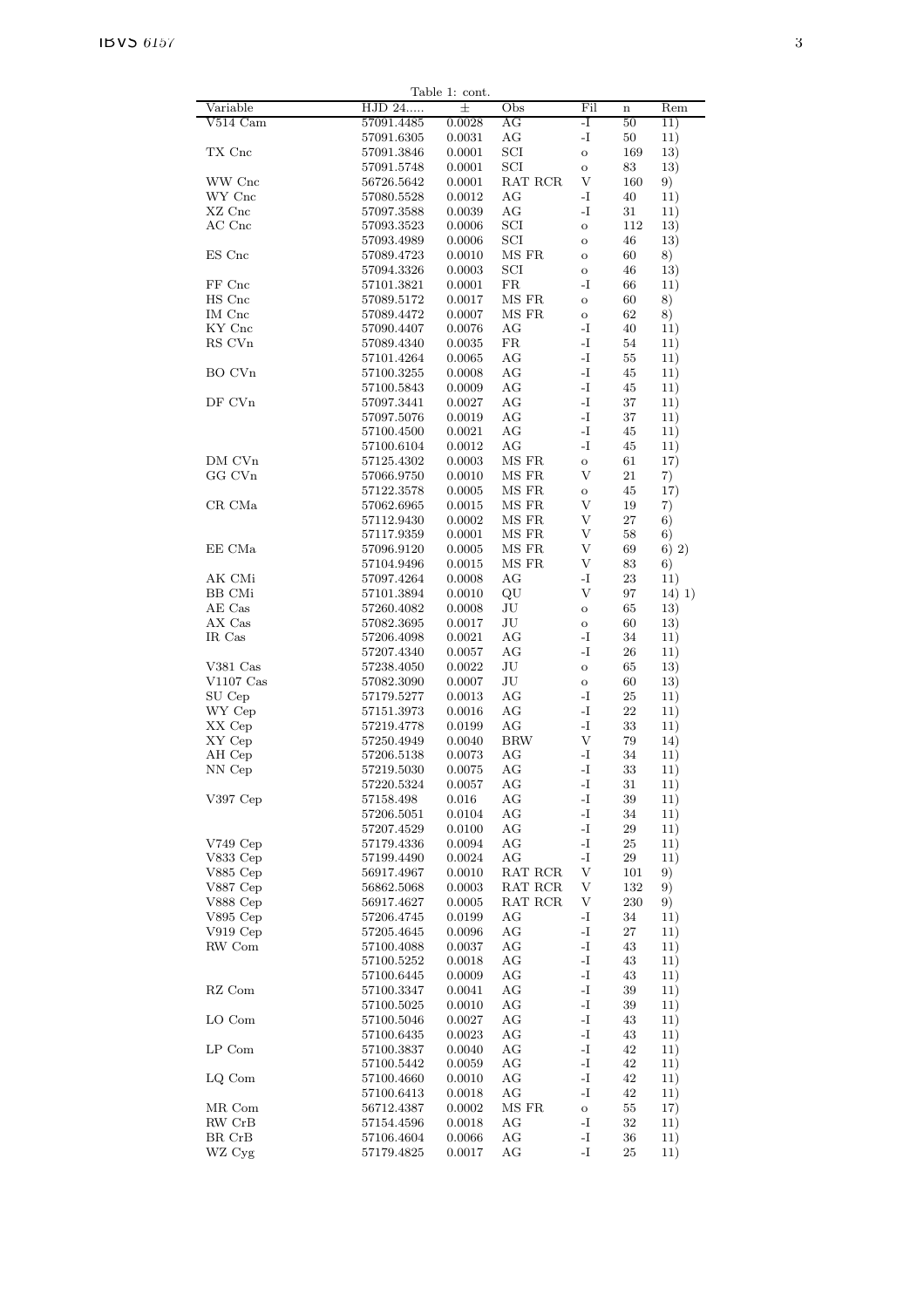|                        |                          | Table 1: cont.   |            |                              |             |            |
|------------------------|--------------------------|------------------|------------|------------------------------|-------------|------------|
| Variable               | HJD 24                   | 士                | Obs        | Fil                          | $\mathbf n$ | Rem        |
| ZZ Cyg                 | 57178.4754               | 0.0013           | AG         | -I                           | 30          | 11)        |
| BO Cyg                 | 56924.4483               | 0.0003           | RAT RCR    | V                            | 195         | 9)         |
| BR Cyg<br>CG Cyg       | 57158.4492               | 0.0047           | AG<br>AG   | -I<br>$\mathbf I$ –          | 40<br>23    | 11)        |
| $DKCyg$                | 57179.5066<br>57205.5122 | 0.0010<br>0.0030 | AG         | -I                           | 27          | 11)<br>11) |
| GO Cyg                 | 57178.4835               | 0.0084           | AG         | -I                           | 31          | 11)        |
| KR Cyg                 | 57198.4295               | 0.0006           | AG         | $\mathbf{I}$ –               | 28          | 11)        |
|                        | 57214.4880               | 0.0002           | FR         | $\mathbf I$                  | 47          | 11)        |
|                        | 57219.5606               | 0.0006           | FR         | $\mathbf{I}$ –               | 123         | 11)        |
|                        | 57225.4742               | 0.0002           | FR         | -I                           | 61          | 11)        |
| MR Cyg                 | 57214.4752               | 0.0070           | AG         | -I                           | 30          | 11)        |
| $V345 \,\mathrm{Cyg}$  | 56933.4042               | 0.0002           | RAT RCR    | $\mathbf{o}$                 | 168         | 19)        |
| $V366$ Cyg             | 56918.5106               | 0.0002           | RAT RCR    | V                            | 223         | 9)         |
| V382 Cyg               | 57178.4438               | 0.0059           | AG         | $\mathbf{-I}$                | $32\,$      | 11)        |
| V388 Cyg               | 57199.4157               | 0.0028           | AG         | -I                           | 29          | 11)        |
|                        | 57208.4398               | 0.0091           | AG         | -I                           | 33          | 11)        |
|                        | 57220.4624               | 0.0002           | SCI        | $\mathbf{o}$                 | 124         | 13)        |
| V <sub>401</sub> Cyg   | 57176.4723               | 0.0011           | AG         | -I                           | 28          | 11)        |
| V442 Cyg               | 57178.5450               | 0.0007           | AG         | -I                           | $30\,$      | 11)        |
| V456 Cyg               | 57204.5084               | 0.0020           | AG         | -I                           | 31          | 11)        |
| V463 Cyg               | 57210.4530               | 0.0190           | AG         | $\mathbf{I}$                 | 31          | 11)        |
| V <sub>466</sub> Cyg   | 57198.5283               | 0.0011           | AG         | -I                           | 28          | 11)        |
| V469 Cyg               | 57248.5980               | 0.0003           | FR         | $\mathbf{I}$ –               | 154         | 11)        |
| V477 Cyg<br>V488 Cyg   | 57220.4226               | 0.0053           | AG<br>AG   | -I<br>-I                     | 31<br>27    | 11)        |
|                        | 57198.3941<br>57219.4146 | 0.0021<br>0.0006 | FR         | -I                           | 78          | 11)<br>11) |
| V490 Cyg               | 57198.4753               | 0.0010           | AG         | -I                           | 24          | 11)        |
|                        | 57214.4369               | 0.0002           | FR         | -I                           | 32          | 11)        |
| $V541 \,\mathrm{Cyg}$  | 57198.5271               | 0.0026           | AG         | -I                           | 28          | 11)        |
| V548 Cyg               | 57210.4901               | 0.0035           | AG         | $\mathbf I$ –                | 31          | 11)        |
|                        | 57210.4909               | 0.0030           | <b>BRW</b> | V                            | 120         | 14)        |
|                        | 57210.4919               | 0.0060           | <b>BRW</b> | B                            | 115         | 14)        |
| V664 Cyg               | 56924.4731               | 0.0002           | RAT RCR    | V                            | 168         | 9)         |
| V687 Cyg               | 57198.5020               | 0.0017           | AG         | -I                           | 28          | 11)        |
| $V700 \,\mathrm{Cyg}$  | 57204.4356               | 0.0009           | AG         | -I                           | 31          | 11)        |
| V725 Cyg               | 57219.4580               | 0.0029           | FR         | -I                           | 40          | 11)        |
| V728 Cyg               | 57204.4234               | 0.0028           | AG         | -I                           | 31          | 11)        |
| V745 Cyg               | 57257.5331               | 0.0001           | FR         | -I                           | 70          | 11)        |
|                        | 57264.3819               | 0.0002           | FR         | -I                           | $72\,$      | 11)        |
| V788 Cyg               | 57243.3857               | 0.0010           | <b>BRW</b> | V                            | 142         | 14)        |
| $V796$ Cyg             | 57205.4882               | 0.0044           | AG         | -I                           | 27          | 11)        |
|                        | 57219.4992               | 0.0046           | AG         | -I                           | 33          | 11)        |
| V836 Cyg               | 57225.4240               | 0.0032           | AG         | -I<br>-I                     | 33          | 11)        |
| $V859$ Cyg             | 57198.4282<br>57176.4784 | 0.0020<br>0.0020 | AG<br>AG   | -I                           | 28<br>26    | 11)<br>11) |
|                        | 54212.5833               | 0.0001           | MS FR      |                              | 78          | 15)        |
| V865 Cyg<br>V873 Cyg   | 57242.5676               | 0.0007           | FR         | $\mathbf O$<br>-1            | 79          | 11)        |
| V885 Cyg               | 57214.4345               | 0.0092           | AG         | -1                           | 30          | 11)        |
| V891 Cyg               | 57176.5087               | 0.0023           | AG         | -I                           | $30\,$      | 11)        |
| V1018 $Cyg$            | 56841.4975               | 0.0003           | RAT RCR    | V                            | 119         | 9)         |
| V1034 Cyg              | 57207.5212               | 0.0103           | AG         | -I                           | 27          | 11)        |
| V1061 Cyg              | 57225.4797               | 0.0021           | AG         | $\mathbf{I}$                 | 31          | 11)        |
| V1073 Cyg              | 57214.3977               | 0.0064           | AG         | $\mathbf I$                  | 30          | 11)        |
| V1437 Cyg              | 57242.5473               | 0.0005           | FR         | -I                           | 78          | 11)        |
| V1823 Cyg              | 57248.5088               | 0.0002           | FR         | $\mathbf I$                  | 62          | 11)        |
| V2021 Cyg              | 57208.4727               | 0.0028           | AG         | $\mathbf{I}$                 | 34          | 11)        |
| V2083 $Cyg$            | 57205.5106               | 0.0059           | AG         | $\mathbf I$                  | 27          | 11)        |
| $V2181 \,\mathrm{Cyg}$ | 56933.3333               | 0.0005           | RAT RCR    | $\mathbf{o}$                 | 158         | 19)        |
|                        | 57219.5010               | 0.0002           | FR         | $\mathbf{-I}$                | 58          | 11)        |
|                        | 57225.5228               | 0.0011           | FR         | -I                           | 80          | 11)        |
| V2197 Cyg              | 57208.4558               | 0.0019           | AG         | -I                           | $32\,$      | 11)        |
| V2247 Cyg              | 57207.4775               | 0.0014           | AG<br>SCI  | -I                           | 23          | 11)        |
| V2278 Cyg<br>V2282 Cyg | 57215.4204<br>57225.4509 | 0.0003<br>0.0013 | $\rm JU$   | $\mathbf{o}$<br>$\mathbf{o}$ | 30<br>60    | 13)<br>13) |
| $V2364$ Cyg            | 57161.4249               | 0.0050           | AG         | $\mathbf I$                  | 21          | 11)        |
| V2477 Cyg              | 57176.4197               | 0.0006           | AG         | $\mathbf{I}$                 | 30          | 11)        |
| V2486 Cyg              | 57204.4805               | 0.0100           | AG         | $\mathbf{-I}$                | 30          | 11)        |
| V2490 Cyg              | 56505.4441               | 0.0002           | RAT RCR    | V                            | 143         | 9)         |
| V $2517$ Cyg           | 57206.4715               | 0.0054           | AG         | -I                           | 34          | 11)        |
| $V2520$ Cyg            | 57178.4022               | 0.0018           | $\rm{AG}$  | $\mathbf{I}$                 | $32\,$      | 11)        |
| $V2529$ Cyg            | 57213.4837               | 0.0078           | AG         | $\mathbf{I}$                 | $30\,$      | 11)        |
|                        |                          |                  |            |                              |             |            |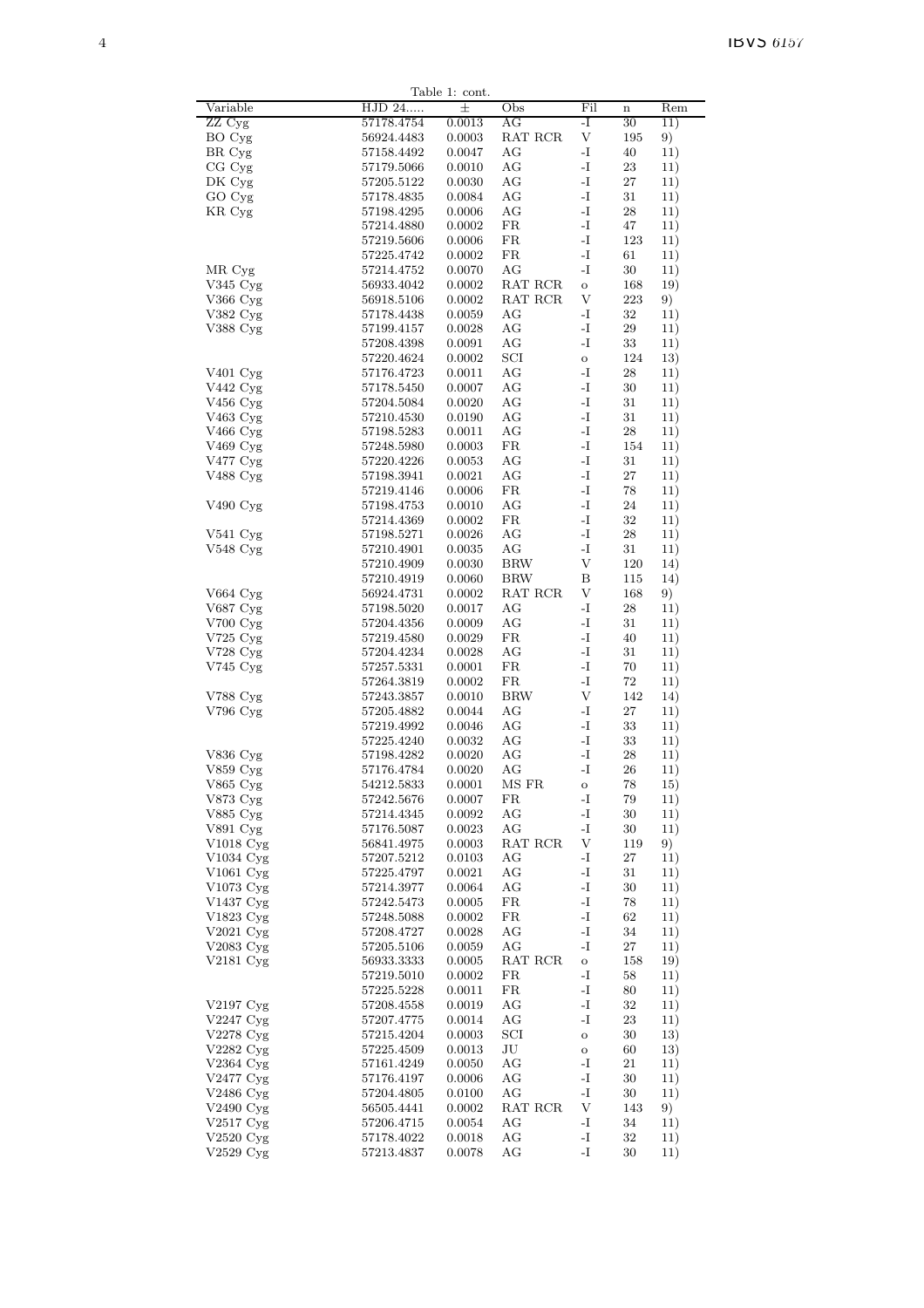|                                      |             | Table 1: cont. |            |               |             |     |
|--------------------------------------|-------------|----------------|------------|---------------|-------------|-----|
| Variable                             | HJD 24      | 士              | Obs        | Fil           | $\mathbf n$ | Rem |
| $\overline{\text{V2545 C}}\text{yg}$ | 56954.3930  | 0.0004         | RAT RCR    | $\mathbf O$   | 125         | 19) |
| $V2549$ Cyg                          | 57178.4459  | 0.0010         | AG         | $\mathbf{-I}$ | 28          | 11) |
| $V2551 \,\mathrm{Cyg}$               | 56891.5075  | 0.0002         | RAT RCR    | V             | 187         | 9)  |
|                                      | 56891.6288  | 0.0009         | RAT RCR    | V             | 187         | 9)  |
|                                      | 56897.4442  | 0.0003         | RAT RCR    | V             | 180         | 9)  |
|                                      | 56897.5655  | 0.0002         | RAT RCR    | V             | 180         | 9)  |
|                                      | 57176.4747  | 0.0016         | AG         | $\mathbf{I}$  | 31          | 11) |
| $V2552 \, Cyg$                       | 57176.4315  | 0.0010         | AG         | -I            | 26          | 11) |
| $V2562$ Cyg                          | 57198.4988  | 0.0097         | AG         | -I            | $27\,$      | 11) |
| $V2619$ Cyg                          | 57198.4640  | 0.0202         | AG         | $\mathbf{-I}$ | 28          | 11) |
| $V2643$ Cyg                          | 56853.5138  | 0.0004         | RAT RCR    | V             | 127         | 9)  |
|                                      |             | 0.0057         |            | -I            |             |     |
|                                      | 57214.5269  |                | AG         |               | 30          | 11) |
| DM Del                               | 57225.4752  | 0.0033         | AG         | -1            | 33          | 11) |
| KO Del                               | 57207.5214  | 0.0015         | AG         | $\mathbf{-I}$ | 24          | 11) |
| MR Del                               | 55174.3110  | 0.0002         | RAT RCR    | V             | 87          | 9)  |
|                                      | 56175.3554  | 0.0001         | RAT RCR    | V             | 102         | 9)  |
|                                      | 57214.5586  | 0.0005         | AG         | $\mathbf{I}$  | 29          | 11) |
| OZ Del                               | 57205.4618  | 0.0156         | AG         | -I            | 27          | 11) |
| PY Del                               | 57225.3871  | 0.0060         | AG         | -I            | 33          | 11) |
| Z Dra                                | 57090.3899  | 0.0022         | AG         | -I            | 45          | 11) |
| TZ Dra                               | 56937.3168  | 0.0002         | RAT RCR    | $\circ$       | 126         | 19) |
|                                      | 57214.4475  | 0.0013         | JU         | $\mathbf{o}$  | 65          | 13) |
| XY Dra                               | 57137.3797  | 0.0007         | SCI        | $\circ$       | 34          | 13) |
| AX Dra                               | 57097.3656  | 0.0037         | AG         | -I            | 44          | 11) |
| BH Dra                               | 57204.5198  | 0.0002         | SCI        |               | 100         | 13) |
| $EF$ $Dra$                           |             |                | RAT RCR    | $\circ$<br>V  |             |     |
|                                      | 56725.5941  | 0.0003         |            |               | 173         | 9)  |
| FX Dra                               | 57106.4550  | 0.0086         | AG         | -I            | 37          | 11) |
| HP Dra                               | 57132.5141  | 0.0001         | SCI        | $\mathbf O$   | 150         | 13) |
|                                      | 57213.4146  | 0.0038         | AG         | $\mathbf{-I}$ | 31          | 11) |
| V341 Dra                             | 57100.3831  | 0.0033         | AG         | $\mathbf{-I}$ | 45          | 11) |
| V347 Dra                             | 56723.5609  | 0.0002         | RAT RCR    | V             | 200         | 9)  |
| V357 Dra                             | 57097.4395  | 0.0018         | AG         | $\mathbf{-I}$ | 35          | 11) |
| V388 Dra                             | 56727.5021  | 0.0003         | RAT RCR    | V             | 251         | 9)  |
| V391 Dra                             | 57161.4280  | 0.0004         | AG         | -I            | 25          | 11) |
| V <sub>400</sub> Dra                 | 56742.4868  | 0.0003         | RAT RCR    | V             | 194         | 9)  |
| V422 Dra                             | 57179.4652  | 0.0082         | AG         | $\mathbf I$ . | 25          | 11) |
|                                      | 57199.4444  | 0.0176         | AG         | $\mathbf{-I}$ | 29          | 11) |
| $V423$ Dra                           | 57210.4969  | 0.0053         | AG         | -I            | 31          | 11) |
| WW Gem                               |             | 0.0003         | <b>WTR</b> |               |             |     |
|                                      | 57074.3946  |                |            | $\circ$       | 142         | 12) |
| YY Gem                               | 56334.5087  | 0.0001         | RAT RCR    | V             | 200         | 9)  |
|                                      | 56725.3640  | 0.0001         | RAT RCR    | V             | 102         | 9)  |
|                                      | 56731.4705  | 0.0001         | RAT RCR    | V             | 212         | 9)  |
| AL Gem                               | 57070.2835  | 0.0010         | DIE        | $\rm{O}$      | 28          | 3)  |
| FQ Gem                               | 57061.0682  | 0.0008         | MS FR      | V             | 27          | 6)  |
| GW Gem                               | 57080.3185  | 0.0040         | AG         | -I            | 43          | 11) |
| GX Gem                               | 57091.4323  | 0.0065         | AG         | -1            | 32          | 11) |
| $V410$ Gem                           | 57101.3517  | 0.0029         | AG         | $\mathbf{I}$  | 26          | 11) |
| RX Her                               | 57178.4576  | 0.0037         | AG         | $\mathbf{I}$  | $32\,$      | 11) |
| TT Her                               | 57153.4547  | 0.0105         | AG         | $\mathbf{I}$  | $32\,$      | 11) |
| TX Her                               | 57161.4227  | 0.0008         | AG         | -I            | 25          | 11) |
| UX Her                               | 57198.4866  | 0.0175         | AG         | -I            | 28          | 11) |
|                                      | 57205.4530  | 0.0008         | JU         | $\mathbf{o}$  | 57          | 13) |
| AK Her                               |             |                |            | $\mathbf{-I}$ |             |     |
|                                      | 57158.5166  | 0.0041         | AG         |               | 41          | 11) |
| BO Her                               | 57198.4138  | 0.0069         | AG         | -I            | 28          | 11) |
| $CC$ Her                             | 57179.4677  | 0.0304         | AG         | $\mathbf I$ . | 25          | 11) |
| DH Her                               | 57176.4277  | 0.0050         | AG         | -I            | 26          | 11) |
| $DP$ Her                             | 57123.5865  | 0.0002         | MS FR      | $\mathbf O$   | 52          | 17) |
| FN Her                               | 57178.5314  | 0.0017         | AG         | $\mathbf{-I}$ | $30\,$      | 11) |
| IM Her                               | 54207.3699: | 0.0200         | MS FR      | $\mathbf O$   | 82          | 15) |
| LT Her                               | 57179.4535  | 0.0014         | AG         | $\mathbf{I}$  | $25\,$      | 11) |
| PW Her                               | 57154.3650  | 0.0025         | AG         | $\mathbf{I}$  | 42          | 11) |
| $V342$ Her                           | 57203.4916  | 0.0192         | AG         | $\mathbf{-I}$ | 34          | 11) |
| $V359$ Her                           | 57122.6317  | 0.0002         | SCI        | $\circ$       | 118         | 13) |
| $V450$ Her                           | 57154.4493  | 0.0028         | AG         | -I            | 33          | 11) |
|                                      |             |                |            |               |             |     |
|                                      | 57206.4938  | 0.0002         | SCI        | $\circ$       | 151         | 13) |
| V687 Her                             | 57134.5075  | 0.0002         | MS FR      | $\circ$       | 63          | 17) |
|                                      | 57135.4714  | 0.0002         | SCI        | $\circ$       | 33          | 13) |
|                                      | 57170.5107  | 0.0003         | MS FR      | V             | 34          | 16) |
|                                      | 57199.4480  | 0.0001         | SCI        | $\mathbf O$   | 40          | 13) |
| V732 Her                             | 57133.5262  | 0.0004         | SCI        | $\circ$       | 50          | 13) |
|                                      | 57158.5368  | 0.0001         | SCI        | $\circ$       | 46          | 13) |
|                                      |             |                |            |               |             |     |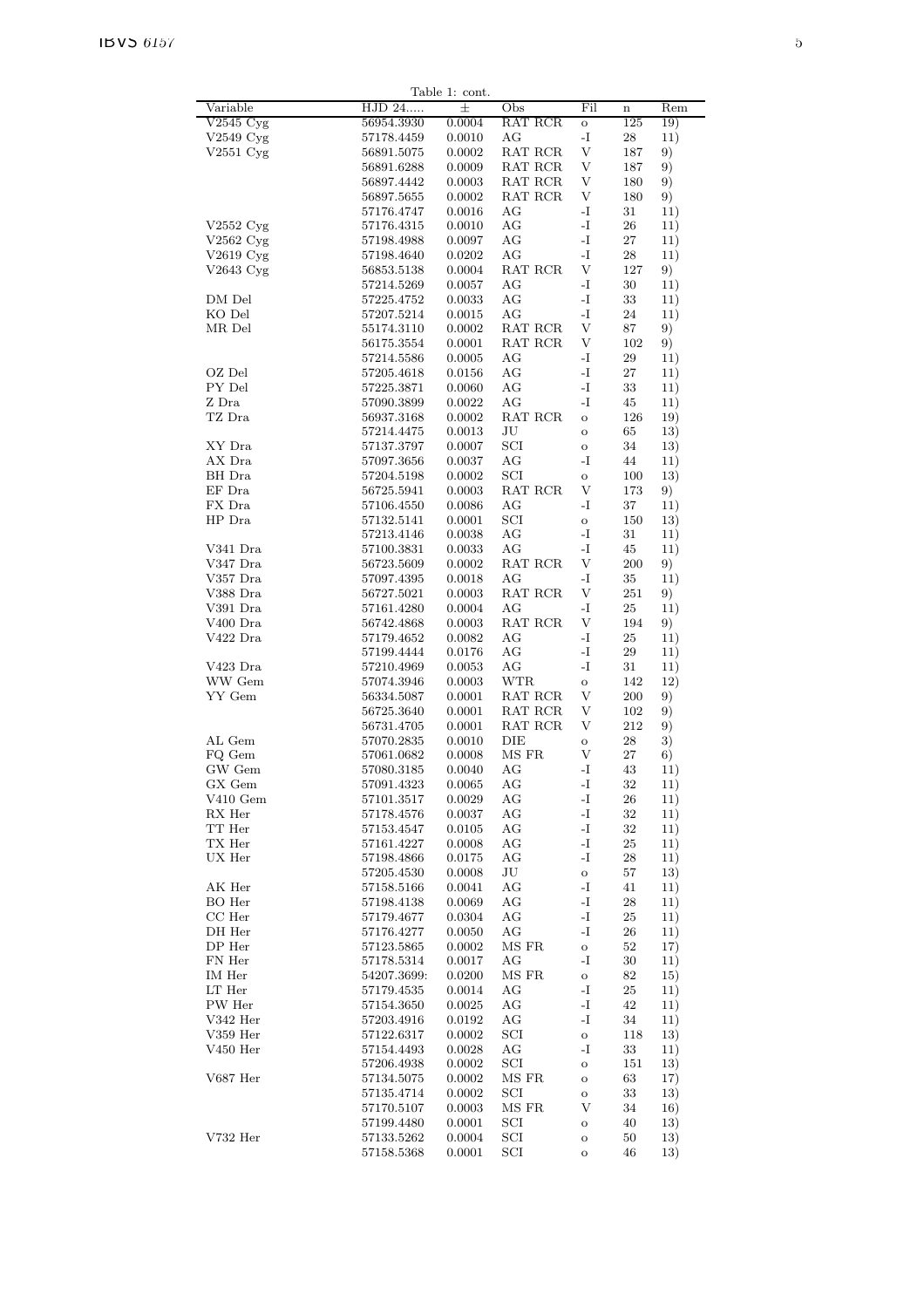| Variable                              | HJD 24                   | Table 1: cont.<br>士 | Obs                | Fil                       | $\mathbf n$ | Rem        |
|---------------------------------------|--------------------------|---------------------|--------------------|---------------------------|-------------|------------|
| V733 Her                              | 57121.5735               | 0.0001              | MS FR              | $\mathbf{o}$              | 67          | 17)        |
| $V829$ Her                            | 56764.5417               | 0.0001              | RAT RCR            | V                         | 154         | 9)         |
| $V842$ Her                            |                          | 0.0023              | AG                 | -I                        | 37          | 11)        |
|                                       | 57106.4474               |                     | MS FR              |                           |             |            |
| V861 Her                              | 57128.3754               | 0.0004              |                    | $\mathbf O$               | 49          | 17)        |
| V899 Her                              | 57125.4787               | 0.0002              | $_{\rm SCI}$       | $\mathbf{o}$              | 140         | 13)        |
| $V1003$ Her                           | 57225.405                | 0.005               | AG                 | $\mathbf{-I}$             | $33\,$      | 11)        |
| $V1021$ Her                           | 57100.4239               | 0.0046              | AG                 | -I                        | 38          | 11)        |
| $V1023$ Her                           | 57100.4319               | 0.0029              | АG                 | -1                        | 38          | 11)        |
|                                       | 57100.5892               | 0.0019              | AG                 | $\mathbf{-I}$             | 38          | 11)        |
| V1039 Her                             | 57135.4872               | 0.0002              | MS FR              | $\mathbf O$               | 62          | 17)        |
| $V1045$ Her                           | 57127.4132               | 0.0002              | MS FR              | $\mathbf O$               | 65          | 17)        |
| $V1047$ Her                           | 57210.4382               | 0.0014              | JU                 | $\mathbf O$               | 66          | 13)        |
| $V1049$ Her                           | 57114.6349               | 0.0016              | MS FR              | V                         | 16          | 16)        |
|                                       | 57176.4545               | 0.0026              | AG                 | -I                        | 27          | 11)        |
| $V1053$ Her                           | 57131.3901               | 0.0001              | MS FR              | $\mathbf O$               | 75          | 17)        |
|                                       | 57136.5701               | 0.0007              | MS FR              | V                         | 15          | 16)        |
|                                       | 57158.4428               | 0.0001              | MS FR              | $\mathbf O$               | 86          | 17)        |
| $V1055$ Her                           | 57178.4604               | 0.0014              | JU                 | $\mathbf O$               | 74          | 13)        |
| $V1057$ Her                           | 57143.8279               | 0.0005              | $\rm MS~FR$        | V                         | 31          | 6)         |
| $V1071$ Her                           | 57136.3993               | 0.0002              | MS FR              | $\mathbf O$               | $52\,$      | 17)        |
| $V1073$ Her                           | 57158.4949               | 0.0018              | AG                 | -I                        | 41          | 11)        |
| $V1095$ Her                           | 57133.4363               | 0.0001              | MS FR              | $\mathbf O$               | 46          | 17)        |
|                                       | 57136.5504               | 0.0018              | MS FR              | V                         | 18          | 16)        |
|                                       | 57143.8202               | 0.0003              | MS FR              | V                         | 31          | 6)         |
| V1096 Her                             | 57133.3970               | 0.0004              | MS FR              |                           | 77          | 17)        |
|                                       |                          |                     | $\rm{MS}\ FR$      | $\mathbf O$<br>V          |             |            |
|                                       | 57136.5356               | 0.0019              |                    |                           | 18          | 16)        |
|                                       | 57143.7767               | 0.0007              | MS FR              | V                         | 30          | 6)         |
| $V1097$ Her                           | 57158.4023               | 0.0032              | AG                 | -1                        | 41          | 11)        |
| $V1102$ Her                           | 57114.6101               | 0.0018              | MS FR              | V                         | 16          | 16)        |
| $V1119$ Her                           | 57178.5077               | 0.0102              | АG                 | -I                        | 32          | 11)        |
| $V1140$ Her                           | 57097.4084               | 0.0063              | AG                 | -I                        | 40          | 11)        |
|                                       | 57097.5855               | 0.0016              | AG                 | $\mathbf{-I}$             | 40          | 11)        |
| $V1148$ Her                           | 57100.3955               | 0.0011              | AG                 | -I                        | 38          | 11)        |
|                                       | 57100.5368               | 0.0006              | АG                 | -I                        | 38          | 11)        |
| $V1167$ Her                           | 57158.4365               | 0.0055              | AG                 | -I                        | 41          | 11)        |
| $V1179$ Her                           | 57178.4275               | 0.0020              | АG                 | $\mathbf{-I}$             | 30          | 11)        |
| $V1185$ Her                           | 57106.4459               | 0.0035              | АG                 | $\mathbf{-I}$             | 37          | 11)        |
|                                       | 57106.6245               | 0.0021              | AG                 | -I                        | 37          | 11)        |
| V1298 Her                             | 57179.4683               | 0.0021              | AG                 | $\mathbf{-I}$             | 25          | 11)        |
| $V1321$ Her                           | 57150.4096               | 0.0042              | АG                 | -I                        | 31          | 11)        |
|                                       | 57153.4954               | 0.0034              | AG                 | $\mathbf{-I}$             | 32          | 11)        |
| $V1355$ Her                           | 56802.5021               | 0.0002              | RAT RCR            | V                         | 112         | 9)         |
| AV Hya                                | 57090.3630               | 0.0003              | AG                 | -I                        | 36          | 11)        |
|                                       | 57091.3911               | 0.0021              | AG                 | V                         | 49          | 11)        |
| DF Hya                                | 57101.3305               | 0.0015              | AG                 | $\mathbf{-I}$             | 45          | 11)        |
|                                       | 57101.4932               | 0.0006              | AG                 | -1                        | 45          | 11)        |
| EU Hya                                | 57090.4541               | 0.0027              | AG                 | $\mathbf{I}$              | 25          | 11)        |
| FG Hya                                | 57097.3480               | 0.0021              | AG                 | $\mathbf{I}$              | 29          | 11)        |
| V409 Hya                              |                          | 0.0131              | AG                 | $\mathbf{I}$              | 34          | 11)        |
|                                       | 57101.3089               |                     |                    | -I                        |             |            |
| V519 Hya                              | 57101.4593               | 0.0015              | AG                 |                           | 34          | 11)        |
| RW Lac                                | 57220.5454               | 0.0026              | AG                 | $\mathbf{I}$              | $31\,$      | 11)        |
| $\ensuremath{\mathsf{SW}}\xspace$ Lac | 57205.4341               | 0.0007              | AG                 | $\mathbf{I}$              | 26          | 11)        |
|                                       | 57214.4155               | 0.0008              | AG                 | $\mathbf{I}$              | $\bf 29$    | 11)        |
| UW Lac                                | 57248.5309               | 0.0050              | <b>BRW</b>         | $\ensuremath{\mathbf{V}}$ | 293         | 14)        |
| VX Lac                                | 57214.4459               | 0.0014              | AG                 | $\mathbf{I}$              | $\bf 29$    | 11)        |
| VY Lac                                | 57205.5129               | 0.0064              | AG                 | $\mathbf{I}$              | 27          | 11)        |
| AW Lac                                | 57206.5160               | 0.0046              | AG                 | -I                        | 34          | 11)        |
| CO Lac                                | 57225.4141               | 0.0047              | AG                 | $\mathbf{-I}$             | $32\,$      | 11)        |
| CS Lac                                | 57219.5146               | 0.0105              | AG                 | -I                        | $33\,$      | 11)        |
| DG Lac                                | 57225.4135               | 0.0059              | AG                 | $\mathbf{I}$              | $32\,$      | 11)        |
| ES Lac                                | 57213.4390               | 0.0176              | AG                 | $\mathbf{I}$              | 30          | 11)        |
| $V364$ Lac                            | 57214.4923               | 0.0072              | AG                 | $\mathbf I$ .             | $\bf 29$    | 11)        |
|                                       | 57225.4482               | 0.0045              | AG                 | $\mathbf{I}$              | 32          | 11)        |
| $\mathbf Y$ Leo                       | 57097.4782               | 0.0011              | AG                 | $\mathbf{I}$              | 36          | 11)        |
| RT Leo                                | 57091.4765               | 0.0149              | AG                 | $\mathbf{I}$              | 45          | 11)        |
|                                       | 57090.5035               | 0.0010              | AG                 | $\mathbf{I}$              | 45          | 11)        |
|                                       |                          |                     |                    | $\mathbf{I}$              | 45          | 11)        |
| UV Leo                                |                          |                     |                    |                           |             |            |
| UZ Leo                                | 57090.3818               | 0.0057              | AG                 |                           |             |            |
|                                       | 57094.4009               | 0.0010              | QU                 | $\ensuremath{\mathbf{V}}$ | 150         | 14) 1)     |
| WY Leo                                | 57091.4675<br>57101.4434 | 0.0219<br>0.0001    | AG<br>$_{\rm SCI}$ | -1<br>$\mathbf O$         | 44<br>37    | 11)<br>13) |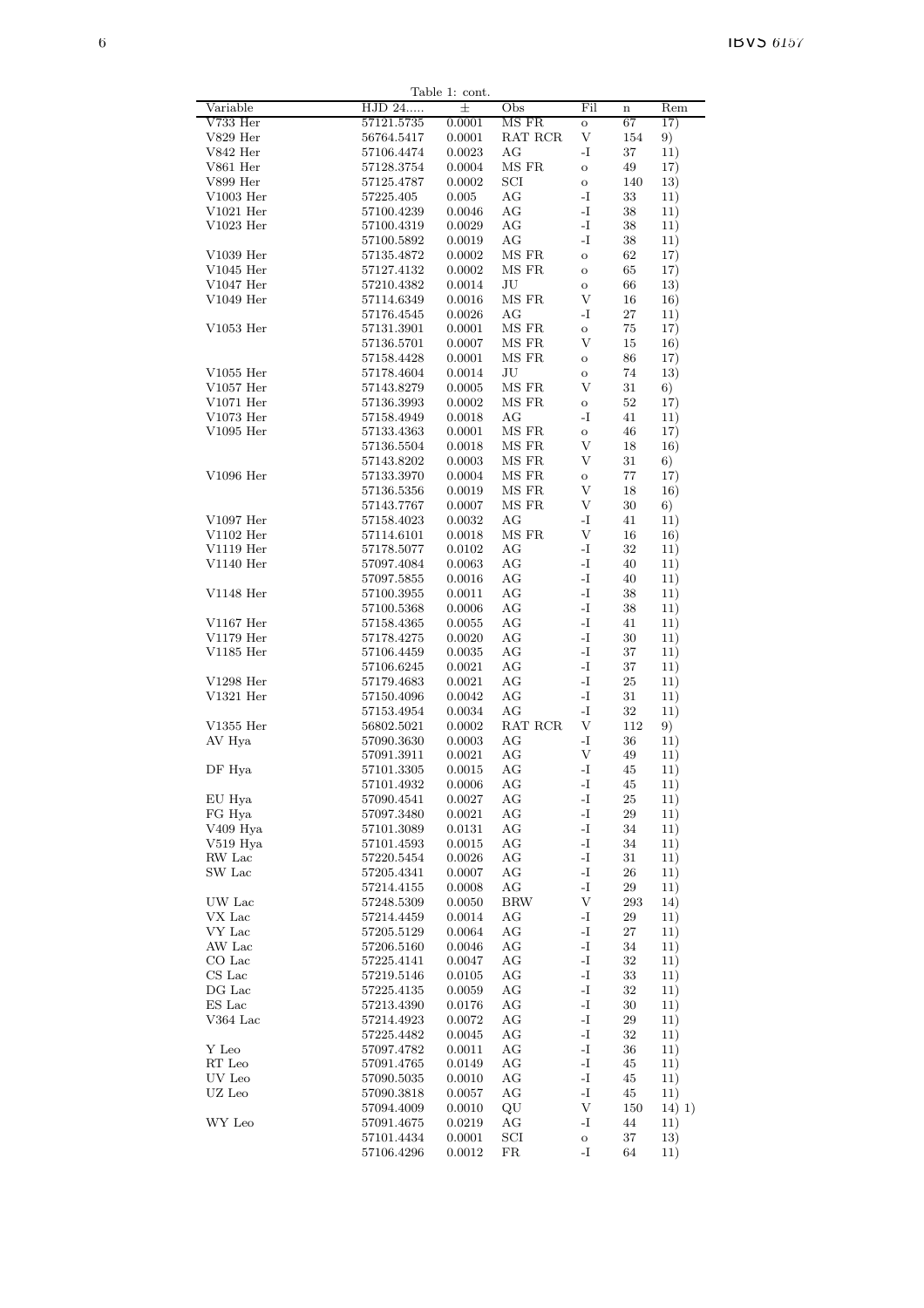|                            |                          | Table 1: cont.   |                                           |                     |          |                  |
|----------------------------|--------------------------|------------------|-------------------------------------------|---------------------|----------|------------------|
| Variable                   | HJD 24                   | $\pm$            | Obs                                       | Fil                 | $\bf n$  | Rem              |
| XY Leo                     | 57080.4143               | 0.0015           | AG                                        | $\mathbf{-I}$       | 50       | 11)              |
|                            | 57080.5552               | 0.0019           | $\rm{AG}$                                 | $\mathbf{-I}$       | 50       | 11)              |
| XZ Leo                     | 57080.5284               | 0.0011           | AG                                        | $\mathbf{-I}$       | 48       | 11)              |
| AL Leo                     | 57080.4189               | 0.0010           | AG                                        | $\mathbf{-I}$       | 55       | 11)              |
| AM Leo                     | 57100.4242               | 0.0006           | AG                                        | -I                  | 43       | 11)              |
|                            | 57100.6059               | 0.0014           | AG                                        | $\mathbf{-I}$       | 43       | 11)              |
| AP Leo                     | 57102.4393               | 0.0010           | QU                                        | V                   | 120      | 14)              |
| ET Leo                     | 57132.4159               | 0.0023           | JU                                        | $\mathbf O$         | 56       | 13)              |
| XY LMi                     | 57097.4966               | 0.0026           | AG                                        | $\mathbf{-I}$       | 41       | 11)              |
| AG LMi<br>FU Lib           | 57080.4915               | 0.0011<br>0.0020 | AG<br>MS FR                               | -I<br>V             | 54<br>14 | 11)              |
| RY Lyn                     | 57114.6075<br>56726.4368 | 0.0001           | RAT RCR                                   | V                   | 71       | 16)<br>9)        |
|                            | 57135.4120               | 0.0006           | JU                                        | $\mathbf O$         | 68       | 13)              |
| RZ Lyn                     | 55988.3392               | 0.0017           | SCI                                       | $\mathbf O$         | 76       | 13)              |
| SW Lyn                     | 57067.3373               | 0.0010           | DIE                                       | $\mathbf O$         | 26       | 3)               |
|                            | 57090.5248               | 0.0027           | AG                                        | -I                  | 34       | 11)              |
| UU Lyn                     | 57093.3862               | 0.0013           | JU                                        | $\mathbf O$         | 67       | 13)              |
|                            | 57101.5835               | 0.0071           | AG                                        | -I                  | 60       | 11)              |
|                            | 57134.3783               | 0.0017           | $\rm{J}U$                                 | $\mathbf O$         | 80       | 13)              |
| DE Lyn                     | 57136.4045               | 0.0014           | $\rm{J}U$                                 | $\mathbf O$         | 64       | 13)              |
| DY Lyn                     | 57090.4888               | 0.0035           | AG                                        | $\mathbf{-I}$       | 34       | 11)              |
| EL Lyn                     | 57101.4090               | 0.0011           | AG                                        | $\mathbf{-I}$       | 55       | 11)              |
| FG Lyn                     | 57101.4459               | 0.0185           | AG                                        | $\mathbf{-I}$       | 31       | 11)              |
| FN Lyn                     | 56706.5316               | 0.0015           | RAT RCR                                   | V                   | 205      | 9)               |
| FO Lyn                     | 57101.4487               | 0.0045           | AG<br>AG                                  | -1<br>$\mathbf{I}$  | 58       | 11)              |
| FP Lyn                     | 57101.4357<br>57101.6149 | 0.0041<br>0.0020 | AG                                        | -I                  | 59<br>59 | 11)<br>11)       |
| FU Lyn                     | 57101.4804               | 0.0021           | AG                                        | $\mathbf{-I}$       | 60       | 11)              |
| TT Lyr                     | 57199.5345               | 0.0029           | AG                                        | $\mathbf{-I}$       | 29       | 11)              |
| UZ Lyr                     | 57214.3972               | 0.0027           | AG                                        | $\mathbf{-I}$       | 30       | 11)              |
| AA Lyr                     | 57258.3390               | 0.0030           | <b>BRW</b>                                | V                   | 97       | 4)               |
| DT Lyr                     | 57158.5615               | 0.0001           | MS FR                                     | $\mathbf O$         | 57       | 17)              |
| FL Lyr                     | 57158.4242               | 0.0037           | AG                                        | $\mathbf{-I}$       | 41       | 11)              |
| HT Lyr                     | 56797.4769               | 0.0035           | $\rm MS~FR$                               | $\mathbf{o}$        | 113      | 17)              |
|                            | 57122.4521               | 0.0003           | MS FR                                     | $\mathbf O$         | 84       | 17)              |
|                            | 57144.8643               | 0.0003           | MS FR                                     | V                   | 38       | 6)               |
| MZ Lyr                     | 57144.8596               | 0.0006           | MS FR                                     | V                   | $38\,$   | 16)              |
| NY Lyr<br>$V563$ Lyr       | 57131.5341               | 0.0001<br>0.0029 | MS FR<br>MS FR                            | $\mathbf O$<br>V    | 70<br>25 | 17)              |
|                            | 57170.5186<br>57179.4655 | 0.0064           | AG                                        | -I                  | 25       | 16)<br>11)       |
| $V574$ Lyr                 | 57256.4285               | 0.0007           | $\rm{J}U$                                 | $\mathbf O$         | 64       | 13)              |
| $V576$ Lyr                 | 57126.6071               | 0.0004           | MS FR                                     | V                   | $25\,$   | 16)              |
| $V579$ Lyr                 | 57133.4920               | 0.0001           | MS FR                                     | $\mathbf O$         | 43       | 17)              |
|                            | 57204.4217               | 0.0011           | JU                                        | $\mathbf O$         | 52       | 13)              |
| $V592$ Lyr                 | 57143.5612               | 0.0005           | MS FR                                     | V                   | 33       | 16)              |
| $V656$ Lyr                 | 57143.5110               | 0.0007           | MS FR                                     | V                   | 33       | 16)              |
| VX Mon                     | 57065.0519               | 0.0012           | $\rm MS~FR$                               | V                   | 38       | 6)               |
| XZ Mon                     | 57069.9899               | 0.0035           | $\rm MS~FR$                               | V                   | $32\,$   | 6)               |
| AN Mon                     | 57073.3615               | 0.0003           | <b>WTR</b>                                | $\mathbf O$         | 116      | 12)              |
| CF Mon                     | 57065.0035               | 0.0001           | MS FR                                     | V                   | 42       | 6)               |
| MX Mon<br>$V448$ Mon       | 57094.3494               | 0.0008           | $\rm MZ$                                  | -1<br>V             | 63<br>85 | 14)              |
|                            | 57070.4028<br>57093.3346 | 0.0010<br>0.0020 | QU<br>QU                                  | V                   | 155      | 14) 1)<br>14) 1) |
| $\rm V453$ Mon             | 57061.6683               | 0.0048           | $\rm MS~FR$                               | V                   | 24       | 6)               |
|                            | 57062.6921               | $0.0017\,$       | $\rm MS~FR$                               | V                   | 18       | 6)               |
| V494 Mon                   | 57061.0447               | 0.0003           | MS FR                                     | V                   | 38       | 6)               |
| V498 Mon                   | 57101.3213               | 0.0043           | AG                                        | -1                  | 20       | 11)              |
| V514 Mon                   | 57064.1096               | 0.0010           | $\rm MS~FR$                               | V                   | 35       | 6)               |
| $V868$ Mon                 | 57101.3762               | 0.0007           | $\rm{AG}$                                 | -I                  | 23       | 11)              |
| $V906$ Mon                 | 57018.3740               | 0.0006           | $\operatorname{RAT}$ $\operatorname{RCR}$ | V                   | 91       | 9)               |
| V456 Oph                   | 57198.5113               | 0.0014           | AG                                        | $\mathbf{I}$        | 28       | 11)              |
| $V501$ Oph                 | 57213.5024               | 0.0013           | AG                                        | -1                  | 29       | 11)              |
| V508 Oph                   | 57176.4462               | 0.0009           | AG                                        | -1                  | 31       | 11)              |
| V839 Oph                   | 56781.5159               | 0.0001           | $\operatorname{RAT}$ $\operatorname{RCR}$ | V                   | 150      | 9)               |
|                            | 57205.4519               | 0.0021           | AG                                        | $\mathbf{I}$        | 27       | 11)              |
| $V2563$ Oph                | 57220.4779               | 0.0023           | АG                                        | $\mathbf{I}$        | 31       | 11)              |
| $V2612$ Oph<br>$V2713$ Oph | 57207.3981               | 0.0008           | AG<br>AG                                  | -I<br>$\mathbf{-I}$ | 29<br>32 | 11)<br>11)       |
| V1363 Ori                  | 57178.4182<br>56985.3815 | 0.0018<br>0.0015 | RAT RCR                                   | V                   | 65       | 9)               |
| VW Peg                     | 57225.4559               | 0.0114           | AG                                        | -1                  | 33       | 11)              |
| BK Peg                     | 57217.5066               | 0.0069           | PGL                                       | $\rm{O}$            | 299      | 10)              |
|                            |                          |                  |                                           |                     |          |                  |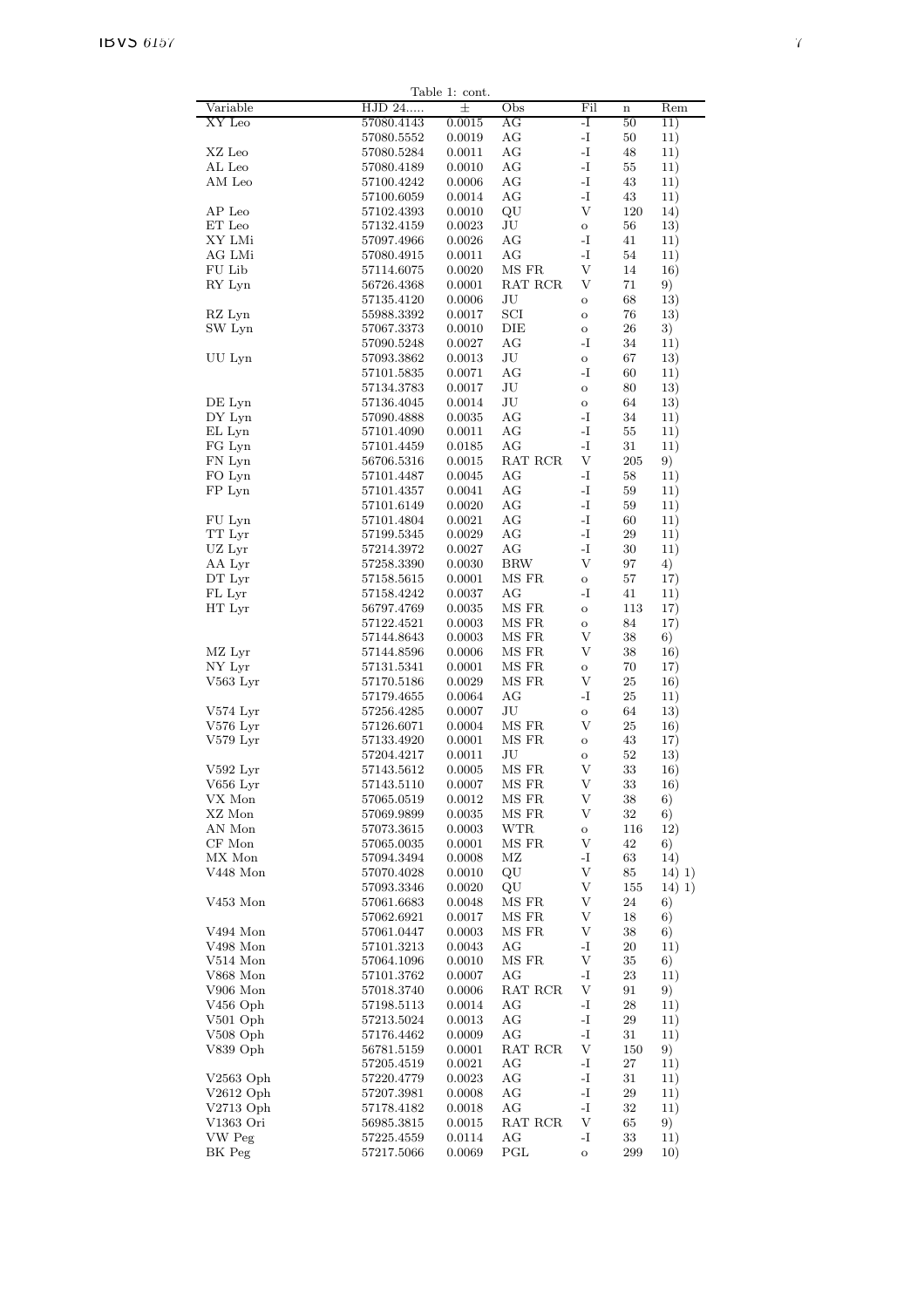|                            |                          | Table 1: cont.   |                            |                                |                   |            |
|----------------------------|--------------------------|------------------|----------------------------|--------------------------------|-------------------|------------|
| Variable                   | HJD 24                   | $\pm$            | Obs                        | Fil                            | $\mathbf n$       | Rem        |
| GP Peg                     | 57235.4809               | 0.0011           | AG                         | -I                             | 19                | 11)        |
| $V365$ Peg                 | 57220.4572               | 0.0097           | AG                         | -I                             | 31                | 11)        |
| $V404$ Peg                 | 57225.3901               | 0.0040           | AG                         | $\mathbf{-I}$<br>$\mathbf I$ – | 33                | 11)        |
| $V478$ Peg<br>V489 Peg     | 57235.4127<br>56858.4984 | 0.0027<br>0.0008 | AG<br>RAT RCR              | V                              | 19<br>126         | 11)        |
| $V596$ Peg                 | 56877.4727               | 0.0002           | RAT RCR                    | V                              | 153               | 9)<br>9)   |
| RY Per                     | 57263.5548               | 0.0100           | <b>BRW</b>                 | V                              | 152               | 4)         |
| NZ Per                     | 56935.5168               | 0.0004           | RAT RCR                    | $\mathbf O$                    | 170               | 19)        |
| b Per                      | 57034.50                 | 0.000            | <b>VLM</b>                 | $\mathbf O$                    | 18                | 18)        |
| RV Psc                     | 57000.4379               | 0.0002           | RAT RCR                    | V                              | 45                | 9)         |
| DV Psc                     | 56221.3789               | 0.0001           | RAT RCR                    | V                              | 216               | 9)         |
| V Sge                      | 57219.4382               | 0.0033           | AG                         | -I                             | 31                | 11)        |
|                            | 57220.4758               | 0.0073           | AG                         | -I                             | 31                | 11)        |
| SY Sge                     | 57206.4953               | 0.0031           | AG                         | $\mathbf I$ –                  | 33                | 11)        |
| CU Sge                     | 57203.4780               | 0.0056           | AG                         | -I                             | 33                | 11)        |
| GN Sge                     | 57207.4962               | 0.0159           | AG                         | -I                             | 28                | 11)        |
| V380Sge                    | 57210.4129               | 0.0100           | AG                         | -I                             | 31                | 11)        |
| V382 Sge                   | 57210.5140               | 0.0040           | AG                         | -I                             | 31                | 11)        |
| AO Ser                     | 57153.4472               | 0.0141           | AG                         | -I                             | 32                | 11)        |
| AQ Ser                     | 57176.4503               | 0.0023           | AG                         | -I                             | 31                | 11)        |
| LX Ser                     | 57132.3919               | 0.0003           | $_{\rm NIC}$<br><b>NIC</b> | V                              | 52                | 5)         |
| V384 Ser                   | 57135.4023<br>57122.3618 | 0.0002<br>0.0003 | FR                         | $\mathbf O$<br>$\mathbf I$ –   | 60<br>89          | 5)         |
|                            | 57122.4959               | 0.0002           | FR                         | -I                             | 89                | 11)<br>11) |
|                            | 57133.5137               | 0.0001           | FR                         | -I                             | 83                | 11)        |
|                            | 57134.4542               | 0.0002           | FR                         | -I                             | 78                | 11)        |
|                            | 57134.5884               | 0.0001           | FR                         | -I                             | 78                | 11)        |
|                            | 57153.3994               | 0.0003           | FR                         | -I                             | 81                | 11)        |
|                            | 57153.5338               | 0.0004           | FR                         | -I                             | 81                | 11)        |
|                            | 57158.3709               | 0.0034           | AG                         | $\mathbf I$ –                  | 41                | 11)        |
|                            | 57158.5038               | 0.0036           | AG                         | -I                             | 40                | 11)        |
|                            | 57238.4509               | 0.0002           | FR                         | -I                             | 45                | 11)        |
|                            | 57241.4065               | 0.0002           | FR                         | -I                             | 37                | 11)        |
| $V505$ Ser                 | 57122.4934               | 0.0005           | FR                         | -I                             | 87                | 11)        |
|                            | 57133.3928               | 0.0007           | $_{\rm FR}$                | $\mathbf I$ –                  | 62                | 11)        |
|                            | 57134.3831               | 0.0010           | FR                         | -I                             | 66                | 11)        |
|                            | 57153.4725               | 0.0023           | FR                         | -I                             | 46                | 11)        |
|                            | 57158.4245               | 0.0118           | AG                         | -I                             | 41                | 11)        |
|                            | 57238.4204               | 0.0006           | FR                         | -I                             | 53                | 11)        |
|                            | 57241.3921               | 0.0005           | FR                         | -I                             | 44                | 11)        |
| Y Sex<br>VY Sex            | 57091.4879<br>56727.3692 | 0.0018<br>0.0003 | AG<br>RAT RCR              | V<br>V                         | 49<br>78          | 11)        |
| WX Sex                     | 57091.3290               | 0.0006           | AG                         | -I                             | 49                | 9)<br>11)  |
|                            | 57091.5498               | 0.0048           | AG                         | -I                             | 49                | 11)        |
| WY Sex                     | 56712.4098               | 0.0002           | RAT RCR                    | V                              | 79                | 9)         |
| EQ Tau                     | 56963.4344               | 0.0005           | RAT RCR                    | $\mathbf O$                    | 114               | 19)        |
| GR Tau                     | $57036.2088\,$           | 0.0008           | DIE                        | $\mathbf O$                    | 18                | 3)         |
| $V1128$ Tau                | 56986.3574               | 0.0002           | RAT RCR                    | V                              | $\boldsymbol{92}$ | 9)         |
| VW Tri                     | 56987.5276               | 0.0005           | RAT RCR                    | V                              | 162               | 9)         |
| BX Tri                     | 56942.3823               | 0.0004           | RAT RCR                    | -U-I                           | 158               | 9)         |
| RW UMa                     | 57101.3978               | 0.0006           | AG                         | -I                             | 119               | 11)        |
| TY UMa                     | 57094.3920               | 0.0011           | JU                         | $\mathbf O$                    | 73                | 13)        |
| UY UMa                     | 57120.4107               | 0.0013           | JU                         | $\mathbf O$                    | 75                | 13)        |
|                            | 57176.4390               | 0.0017           | JU                         | $\mathbf O$                    | 60                | 13)        |
| AF UMa                     | 57080.5151               | 0.0009           | AG                         | -I                             | 51                | 11)        |
| AW UMa                     | 57090.4059               | 0.0062           | AG                         | -I                             | 45                | 11)        |
| BS UMa                     | 56397.3861               | 0.0001           | RAT RCR                    | R                              | 115               | 9)         |
| ES UMa                     | 56746.5445               | 0.0001           | RAT RCR<br>AG              | $\mathbf{o}$<br>-I             | 154               | 9)         |
| GT UMa                     | 57080.4987<br>57080.6298 | 0.0012<br>0.0033 | AG                         | -1                             | 51<br>47          | 11)<br>11) |
| OT UMa                     | 56729.5088               | 0.0003           | RAT RCR                    | V                              | 233               | 9)         |
| QT UMa                     | 56728.5957               | 0.0001           | RAT RCR                    | V                              | 228               | 9)         |
|                            | 57090.3807               | 0.0007           | AG                         | -I                             | 39                | 11)        |
| V342 UMa                   | 57091.4856               | 0.0019           | $\rm{J}U$                  | $\mathbf{o}$                   | 80                | 13)        |
| V354 UMa                   | 57097.4494               | 0.0049           | AG                         | -I                             | 35                | 11)        |
|                            | 57100.3855               | 0.0026           | AG                         | -I                             | 43                | 11)        |
|                            | 57100.5326               | 0.0031           | AG                         | -I                             | 43                | 11)        |
| RU UMi                     | 57091.3558               | 0.0070           | AG                         | -I                             | 50                | 11)        |
|                            | 57091.6179               | 0.0016           | AG                         | -1                             | 50                | 11)        |
| $\mathbf{R}\mathbf{Z}$ UMi | 57161.4048               | 0.0021           | AG                         | -1                             | 22                | 11)        |
| VW UMi                     | 56713.5686               | 0.0003           | RAT RCR                    | V                              | 244               | 9)         |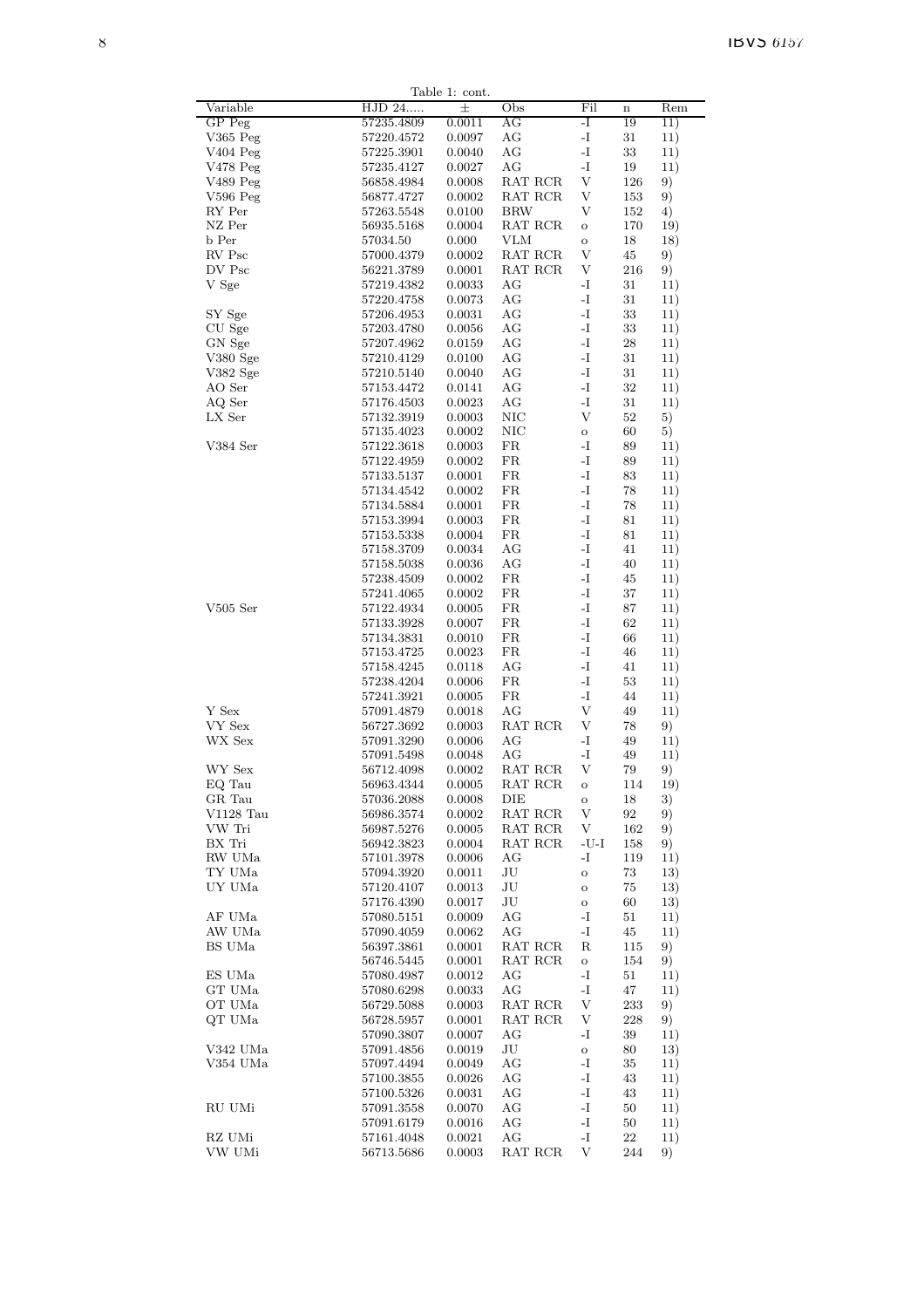|                                              |                          | Table 1: cont.   |                      |                           |             |            |
|----------------------------------------------|--------------------------|------------------|----------------------|---------------------------|-------------|------------|
| Variable                                     | HJD 24                   | $\pm$            | Obs                  | Fil                       | $\mathbf n$ | Rem        |
| VY UMi                                       | 56712.5388               | 0.0001           | RAT RCR              | V                         | 222         | 9)         |
|                                              | 56712.7014               | 0.0001           | RAT RCR              | V                         | 222         | 9)         |
|                                              | 56772.4138               | 0.0001           | RAT RCR              | V                         | 222         | 9)         |
|                                              | 56772.5763               | 0.0001           | RAT RCR              | V                         | $222\,$     | 9)         |
| ZZ UMi                                       | 56730.4542               | 0.0002           | RAT RCR              | V                         | 225         | 9)         |
| CG Vir                                       | 57178.4570               | 0.0007           | QU                   | V                         | 110         | 14) 1)     |
| V355 Vir                                     | 57100.4958               | 0.0008           | FR                   | $\mathbf{I}$              | 81          | 11)        |
| Z Vul                                        | 57220.4518               | 0.0006           | АG                   | $\mathbf{I}$              | 31          | 11)        |
| RR Vul                                       | 57258.4541               | 0.0030           | <b>BRW</b>           | $\ensuremath{\mathbf{V}}$ | 111         | 4)         |
| RS Vul                                       | 57220.4949               | 0.0075           | AG                   | $\mathbf{-I}$             | 31          | 11)        |
| AT Vul                                       | 57208.3911               | 0.0083           | $\rm{AG}$            | $\mathbf{I}$              | 34          | 11)        |
| AW Vul<br>$BE$ $\it{Vul}$                    | 57214.4724               | 0.0011           | AG                   | $\mathbf{I}$<br>V         | 30          | 11)        |
|                                              | 56842.5075               | 0.0001           | RAT RCR<br>AG        | $\mathbf{I}$              | 132         | 9)         |
| BP Vul                                       | 57199.4823<br>57219.3820 | 0.0016<br>0.0013 | AG                   | -I                        | 29<br>32    | 11)        |
|                                              | 57220.3905               | 0.0018           | AG                   | -I                        | 31          | 11)<br>11) |
| BS Vul                                       | 57199.4236               | 0.0070           | AG                   | $\mathbf{I}$              | 28          | 11)        |
| <b>BU</b> Vul                                | 57213.4781               | 0.0017           | AG                   | -I                        | 31          | 11)        |
| CD Vul                                       | 57199.4501               | 0.0020           | AG                   | -I                        | 28          | 11)        |
| DR Vul                                       | 57210.4846               | 0.0039           | АG                   | $\mathbf{I}$              | 31          | 11)        |
|                                              | 57219.4881               | 0.0035           | АG                   | $\mathbf{I}$              | 33          | 11)        |
|                                              | 57220.4800               | 0.0043           | AG                   | -I                        | 30          | 11)        |
| EV Vul                                       | 57208.5329               | 0.0023           | AG                   | -I                        | 34          | 11)        |
|                                              | 57225.4824               | 0.0112           | AG                   | $\mathbf{I}$              | 33          | 11)        |
|                                              | 57225.4853               | 0.0010           | <b>BRW</b>           | V                         | 367         | 14)        |
|                                              | 57256.5312               | 0.0040           | <b>BRW</b>           | $\mathbf{o}$              | 235         | 4)         |
|                                              | 57256.5312               | 0.0040           | <b>BRW</b>           | $\mathbf O$               | 235         | 4)         |
| FR Vul                                       | 57206.4287               | 0.0072           | АG                   | -I                        | 34          | 11)        |
| GP Vul                                       | 57204.4298               | 0.0029           | AG                   | -I                        | 31          | 11)        |
| V491 Vul                                     | 57225.4937               | 0.0062           | AG                   | -I                        | 33          | 11)        |
| V495 Vul                                     | 57210.4492               | 0.0030           | AG                   | $\mathbf{-I}$             | 31          | 11)        |
| V502 Vul                                     | 56483.4173               | 0.0004           | RAT RCR              | V                         | 139         | 9)         |
| ASAS J072018-1942.8                          | 57096.9077               | 0.0015           | MS FR                | $\mathbf{V}$              | 71          | 6)         |
| ASAS J115328+0551.6                          | 57080.3891               | 0.0008           | FR                   | -1                        | 40          | 11)        |
|                                              | 57100.4647               | 0.0009           | FR                   | $\mathbf{I}$              | 67          | 11)        |
| ASAS J165940+1510.0                          | 57135.4875               | 0.0005           | MS FR                | $\mathbf{o}$              | 41          | 17)        |
| ASAS J214320+2215.2                          | 57220.4955               | 0.0123           | AG                   | $\mathbf{I}$              | 31          | 11)        |
| ASAS J220226+4831.3                          | 56534.4416               | 0.0023           | AG                   | -I                        | 40          | 11)        |
|                                              | 56534.5811               | 0.0017           | AG                   | -I                        | 40          | 11)        |
|                                              | 56539.3926               | 0.0018           | АG                   | $\mathbf{I}$              | 44          | 11)        |
|                                              | 56539.5244               | 0.0036           | АG                   | -1                        | 44          | 11)        |
|                                              | 56568.3996               | 0.0117           | AG                   | -I                        | 38          | 11)        |
|                                              | 56568.5378               | 0.0070           | AG                   | -I                        | 38          | 11)        |
|                                              | 57214.3840               | 0.0047           | АG                   | -I                        | 30          | 11)        |
|                                              | 57214.5160               | 0.0015           | AG                   | $\mathbf{-I}$             | 30          | 11)        |
| CSS J005610.9+411701                         | 56949.2606               | 0.0002           | MS FR                | $\mathbf O$               | 48          | 17)        |
|                                              | 56949.4011               | 0.0012           | MS FR                | $\mathbf O$               | 48          | 17)        |
| CSS J083156.6+174315                         | 57101.4551               | 0.0015           | $_{\rm FR}$<br>MS FR | -I                        | 57          | 11)        |
| CSS J181349.1+384235<br>CSS J181430.8+380754 | 57122.5204               | 0.0007<br>0.0007 | MS FR                | $\mathbf O$               | 52          | 17)        |
| CSS J184544.8+401721                         | 57122.5405<br>57170.5622 | 0.0008           | MS FR                | $\mathbf O$<br>V          | 50<br>33    | 17)<br>16) |
| FASTT 1007                                   | 57220.5294               | 0.0016           | AG                   | -1                        | 31          | 11)        |
| GSC 00238-00793                              | 57091.4448               | 0.0044           | AG                   | $\mathbf{I}$              | 48          | 11)        |
| GSC 00279-00822                              | 57080.3600               | 0.0004           | FR                   | -I                        | 40          | 11)        |
|                                              | 57100.3653               | 0.0004           | FR                   | $\mathbf{-I}$             | 101         | 11)        |
|                                              | 57100.5533               | 0.0006           | $_{\rm FR}$          | -I                        | 101         | 11)        |
| GSC 00811-01992                              | 57066.4053               | 0.0005           | MS FR                | $\mathbf{o}$              | 104         | 17)        |
| GSC 01383-01601                              | 57101.4074               | 0.0003           | FR                   | $\mathbf{-I}$             | 104         | 11)        |
|                                              | 57101.5400               | 0.0002           | $_{\rm FR}$          | -I                        | 104         | 11)        |
| GSC 01403-01508                              | 57105.4443               | 0.0003           | $_{\rm SCI}$         | $\mathbf O$               | 97          | 13)        |
|                                              | 57106.4524               | 0.0004           | SCI                  | $\mathbf O$               | 81          | 13)        |
| GSC 01934-00130                              | 57080.5227               | 0.0024           | AG                   | -I                        | 36          | 11)        |
| GSC 02671-02330                              | 57198.4039               | 0.0013           | AG                   | $\mathbf{I}$              | 27          | 11)        |
| GSC 02695-03163                              | 56937.4601               | 0.0030           | $_{\rm FR}$          | -I                        | 116         | 11)        |
| GSC 02888-00780                              | 57013.4684               | 0.0004           | MS FR                | $\mathbf O$               | 73          | 17)        |
|                                              | 57032.3831               | 0.0005           | MS FR                | V                         | 42          | 16)        |
| GSC 03335-00288                              | 56928.3902               | 0.0005           | MS FR                | $\mathbf O$               | 60          | 17)        |
| GSC 03433-00277                              | 54206.3539               | 0.0024           | JU                   | $\mathbf O$               | 100         | 13)        |
|                                              | 56397.4848               | 0.0023           | JU                   | $\mathbf O$               | 84          | 13)        |
| GSC 03453-00892                              | 57097.4796               | 0.0044           | AG                   | -I                        | 43          | 11)        |
| GSC 03483-01820                              | 57100.4687               | 0.0067           | АG                   | -I                        | 38          | 11)        |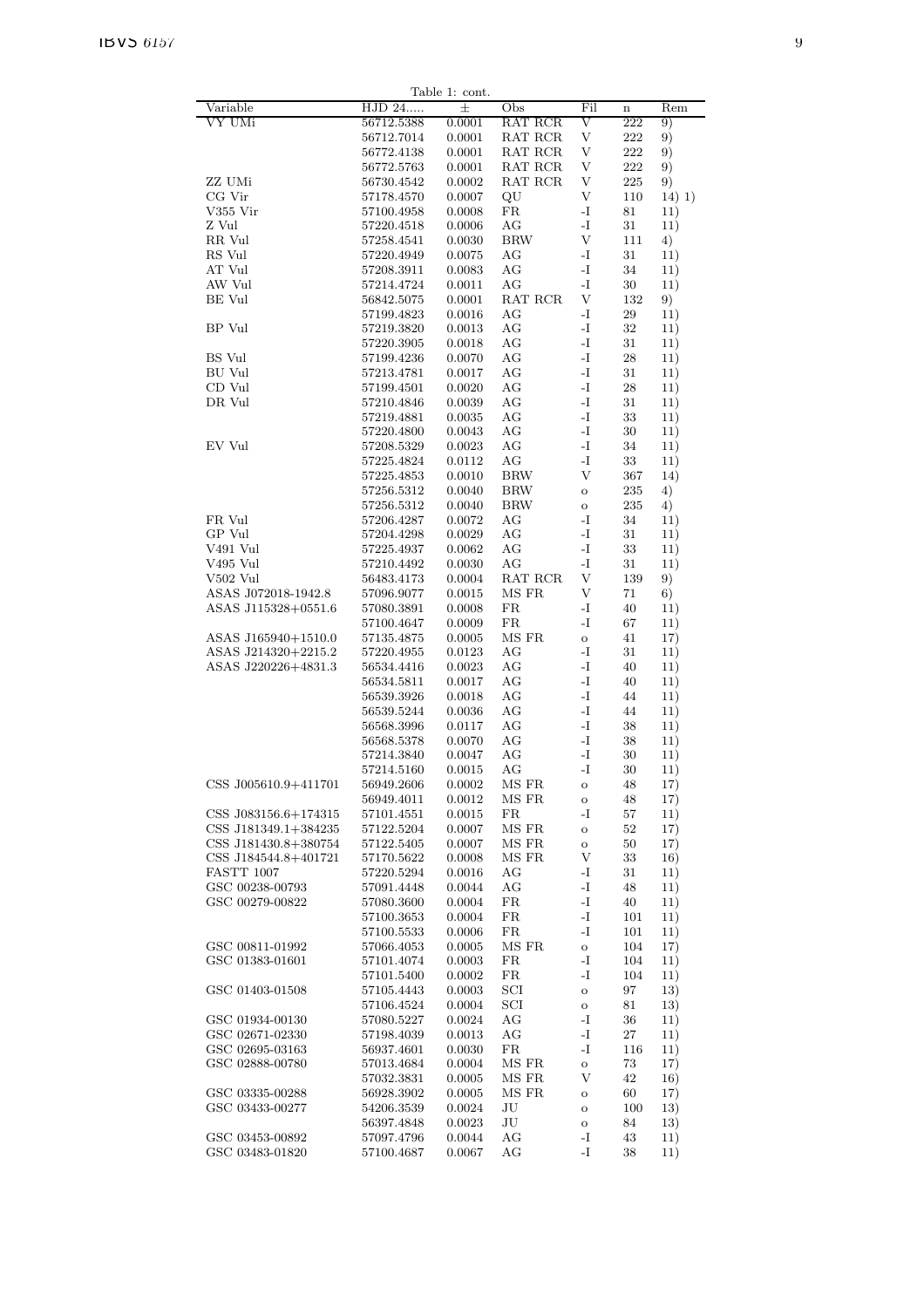|                                   |                          | Table 1: cont.   |                  |             |             |            |
|-----------------------------------|--------------------------|------------------|------------------|-------------|-------------|------------|
| Variable                          | HJD 24                   | 士                | Obs              | Fil         | $\mathbf n$ | Rem        |
| GSC 03547-02849                   | 56933.5527               | 0.0118           | AG               | -I          | 47          | 11)        |
| GSC 03948-02316                   | 56933.2883               | 0.0008           | FR               | -I          | 97          | 11)        |
|                                   | 56933.5168               | 0.0006           | FR               | -1          | 97          | 11)        |
| GSC 03949-00631                   | 56933.3806               | 0.0010           | $_{\rm FR}$      | -I          | 77          | 11)        |
| GSC 03949-01667                   | 56933.3034               | 0.0005           | $_{\rm FR}$      | -1          | 101         | 11)        |
|                                   | 56933.4689               | 0.0008           | FR               | -I          | 101         | 11)        |
|                                   | 56935.2948               | 0.0011           | FR               | -I          | 22          | 11)        |
| GSC 03950-00707                   | 56891.4612               | 0.0006           | RAT RCR          | V           | 186         | 9)         |
| GSC 04254-01666                   | 55446.6314               | 0.0008           | RAT RCR<br>MS FR | -1<br>V     | 299<br>32   | 9)         |
| Linear 16562635<br>Linear 8489525 | 57170.5211<br>57089.3827 | 0.0009<br>0.0021 | $_{\rm FR}$      | -I          | 38          | 16)<br>11) |
| <b>NSVS 10105062</b>              | 57097.2971               | 0.0005           | $_{\rm FR}$      | -1          | 47          | 11)        |
|                                   | 57101.3628               | 0.0007           | FR               | -I          | 72          | 11)        |
|                                   | 57101.4837               | 0.0004           | $_{\rm FR}$      | -I          | $72\,$      | 11)        |
| <b>NSVS 1108888</b>               | 56742.4225               | 0.0005           | RAT RCR          | V           | 195         | 9)         |
|                                   | 56771.5726               | 0.0005           | RAT RCR          | V           | 154         | 9)         |
| <b>NSVS 2837573</b>               | 56495.4391               | 0.0001           | RAT RCR          | V           | 175         | 9)         |
|                                   | 56496.4851               | 0.0001           | RAT RCR          | V           | 179         | 9)         |
| <b>NSVS 3067305</b>               | 57210.5579               | 0.0014           | AG               | -I          | 30          | 11)        |
| <b>NSVS 3068865</b>               | 57210.4206               | 0.0025           | AG               | -I          | 30          | 11)        |
| <b>NSVS 4873889</b>               | 57090.4617               | 0.0101           | AG               | -I          | 39          | 11)        |
| NSVS 5777463                      | 57213.4371               | 0.0060           | AG               | -1          | 30          | 11)        |
| <b>NSVS 6066802</b>               | 57208.4310               | 0.0013           | AG               | -I          | 33          | 11)        |
| <b>NSVS 6707166</b>               | 56932.4719               | 0.0007           | MS FR            | $\mathbf O$ | $52\,$      | 17)        |
|                                   | 56985.2597               | 0.0007           | $\rm MS~FR$      | $\rm{O}$    | 40          | 17)        |
| <b>NSVS 755884</b>                | 56744.4900               | 0.0005           | RAT RCR          | V           | 230         | 9)         |
|                                   | 56744.6435               | 0.0005           | RAT RCR          | V           | 230         | 9)         |
| <b>NSVS 777749</b>                | 56737.5226               | 0.0006           | RAT RCR          | V           | 228         | 9)         |
| <b>NSVS 8353928</b>               | 57220.4282               | 0.0144           | AG               | -I          | 31          | 11)        |
| <b>NSVS 8713121</b>               | 57205.4022               | 0.0022           | AG               | -I          | 27          | 11)        |
|                                   | 57214.4444               | 0.0040           | AG               | -1          | 30          | 11)        |
| SAVS 224247+452103                | 57205.5158               | 0.0043           | AG               | -I          | 27          | 11)        |
| TYC 0945-0345                     | 57179.5197               | 0.0061           | AG               | -1          | 25          | 11)        |
| TYC 1077-1127                     | 57199.5379               | 0.0017           | AG               | -I          | $27\,$      | 11)        |
| TYC 2038-0800                     | 57158.4829               | 0.0045           | AG               | -I          | 38          | 11)        |
| TYC 2679-0233                     | 56568.3928               | 0.0047           | AG               | -1          | 32          | 11)        |
|                                   | 57207.5032               | 0.0076           | AG               | -I          | 29          | 11)        |
| TYC 2917-0440                     | 56654.3821               | 0.0058           | AG               | -1          | $52\,$      | 11)        |
| TYC 3269-0662                     | 56940.4665               | 0.0251           | AG               | -1          | 47          | 11)        |
| TYC 3414-0117<br>TYC 3454-1194    | 57101.4489               | 0.0105           | AG               | -1<br>-1    | 31          | 11)        |
|                                   | 57097.3578<br>57097.5070 | 0.0032<br>0.0024 | AG<br>AG         | -I          | 43<br>43    | 11)        |
|                                   | 57101.3264               | 0.0020           | AG               | -1          | 83          | 11)<br>11) |
|                                   | 57101.4697               | 0.0028           | AG               | -I          | 83          | 11)        |
|                                   | 57101.6203               | 0.0084           | AG               | -I          | 83          | 11)        |
| TYC 3929-1500                     | 57179.4968               | 0.0030           | AG               | -1          | 25          | 11)        |
|                                   | 57199.3876               | 0.0006           | AG               | -1          | 29          | 11)        |
| TYC 4537-0765                     | 57080.4709               | 0.0008           | AG               | -I          | 55          | 11)        |
| T-And0-16341                      | 56917.3690               | 0.0002           | $\rm MS~FR$      | $\mathbf O$ | 243         | 17)        |
| UCAC3 213-102451                  | 57106.4484               | 0.0005           | FR               | -I          | 62          | 11)        |
| UCAC3 231-242192                  | 55830.4900               | 0.0013           | $_{\rm FR}$      | -I          | 80          | 11)        |
|                                   | 56521.5835               | 0.0010           | FR               | -I          | 69          | 11)        |
| UCAC3 231-243155                  | 56928.3261               | 0.0005           | FR               | $\mathbf I$ | 36          | 11)        |
| UCAC3 232-231268                  | 54648.4686               | 0.0013           | FR               | -1          | 43          | 11)        |
|                                   | 55791.5441               | 0.0019           | FR               | -1          | 33          | 11)        |
|                                   | 56928.2617               | 0.0012           | FR               | -1          | 127         | 11)        |
| UCAC3 298-137891                  | 56933.4170               | 0.0020           | FR               | -1          | 104         | 11)        |
|                                   | 56933.5881               | 0.0013           | FR               | -1          | 104         | 11)        |
| VSX J200942.2+345102              | 57248.3584               | 0.0010           | FR               | -1          | 151         | 11)        |
|                                   | 57248.5342               | 0.0004           | FR               | $\mathbf I$ | 151         | 11)        |
| VSX J201223.3+344140              | 55482.3893               | 0.0006           | FR               | -1          | 111         | 11)        |
|                                   | 55836.4467               | 0.0004           | FR               | -1          | 89          | 11)        |
|                                   | 55874.3144               | 0.0008           | FR               | -1          | 142         | 11)        |
|                                   | 57248.4973               | 0.0003           | FR               | -I          | 103         | 11)        |
| VSX J220917.2+543726              | 57206.4093               | 0.0064           | AG               | -I          | 34          | 11)        |